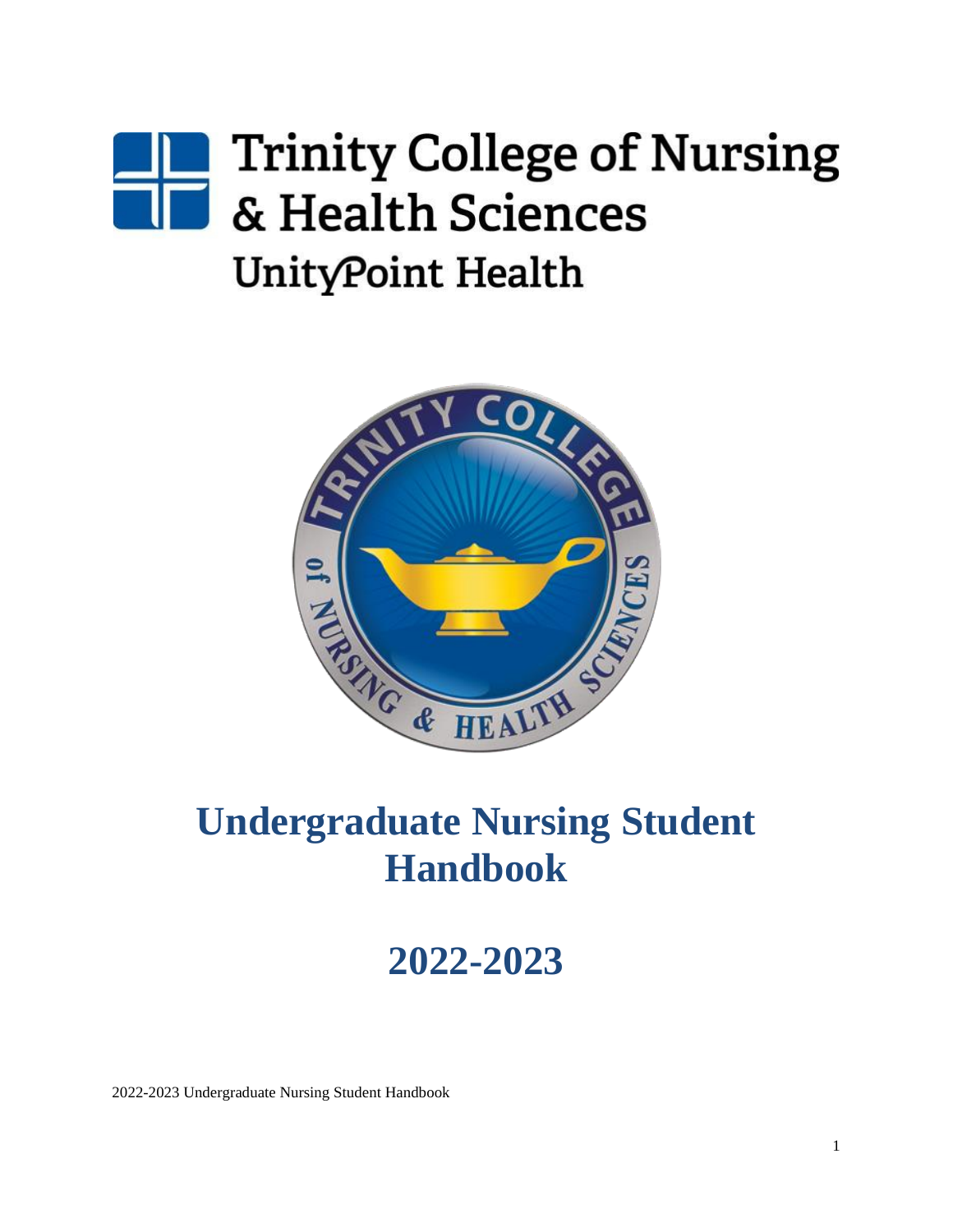## **Table of Contents**

| ATI Comprehensive Assessment and Review Program Implementation Policy 16 |  |
|--------------------------------------------------------------------------|--|
|                                                                          |  |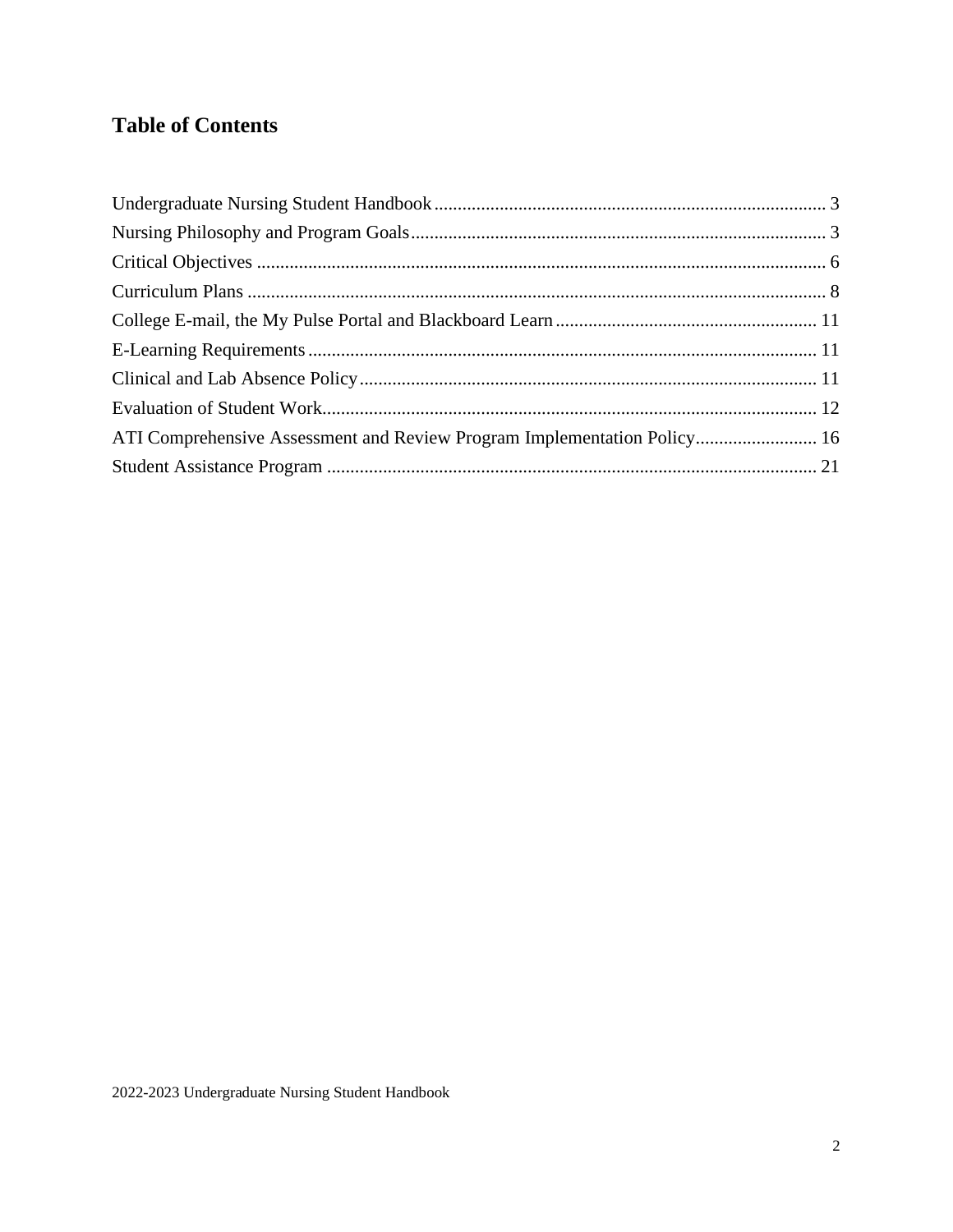## **Undergraduate Nursing Student Handbook**

<span id="page-2-0"></span>The purpose of this handbook is to provide information regarding the guidelines, policies and procedures for the Trinity College of Nursing & Health Sciences Bachelor of Science in Nursing programs. This information supplements the College Catalog. Students are expected to review and follow all policies in the Catalog including both college-wide policies and Nursing department specific policies.

This document serves as a reference for all undergraduate nursing program students. Please make an appointment with your academic advisor or Program Coordinator for further clarification.

## **Nursing Philosophy and Program Goals**

#### <span id="page-2-1"></span>**Nursing Program Philosophy**

Faculty believe that nursing education enables the student to acquire the knowledge and proficiencies necessary to meet the changing needs of diverse populations. Faculty embrace the tenets of culturally congruent nursing care. Caring is the unifying and dominant essence of nursing. Faculty believe in life-long learning.

Both faculty and students are responsible for educational outcomes. Faculty facilitate learning by designing learning methods and environments that are challenging and increasingly complex. Students are responsible for the quality and quantity of effort expended in their educational endeavor. Learning takes place both in formal curriculum-based experiences and informal extracurricular experiences.

Faculty believe that nursing education enables the student to use the nursing process, evidencebased practice, critical thinking skills, clinical judgment, technology, and communication to manage safe, quality patient care across the health-illness continuum. Health includes the physical, mental, social, and spiritual well-being of individuals, families, groups, communities, and populations.

Faculty believe that the focus of professional nursing care is wellness, health promotion, disease prevention, and quality of life across the lifespan. Faculty believe that nursing education enables the student to exhibit leadership and integrity across all healthcare settings and integrate ethical principles from professional codes.

#### **Program and Course Goals**

The program goals provide the basis for the course goals that will be delineated in each nursing course of the BSN curricula. Course goals describe what a student will be able to do upon successful completion of the course. Each course goal relates to one or more of the program goals. Courses with a clinical component have specific clinical outcomes that also relate back to the course and program goals. Course activities and requirements assist students to meet course and program outcomes. Course assignments are designed to measure a student's attainment of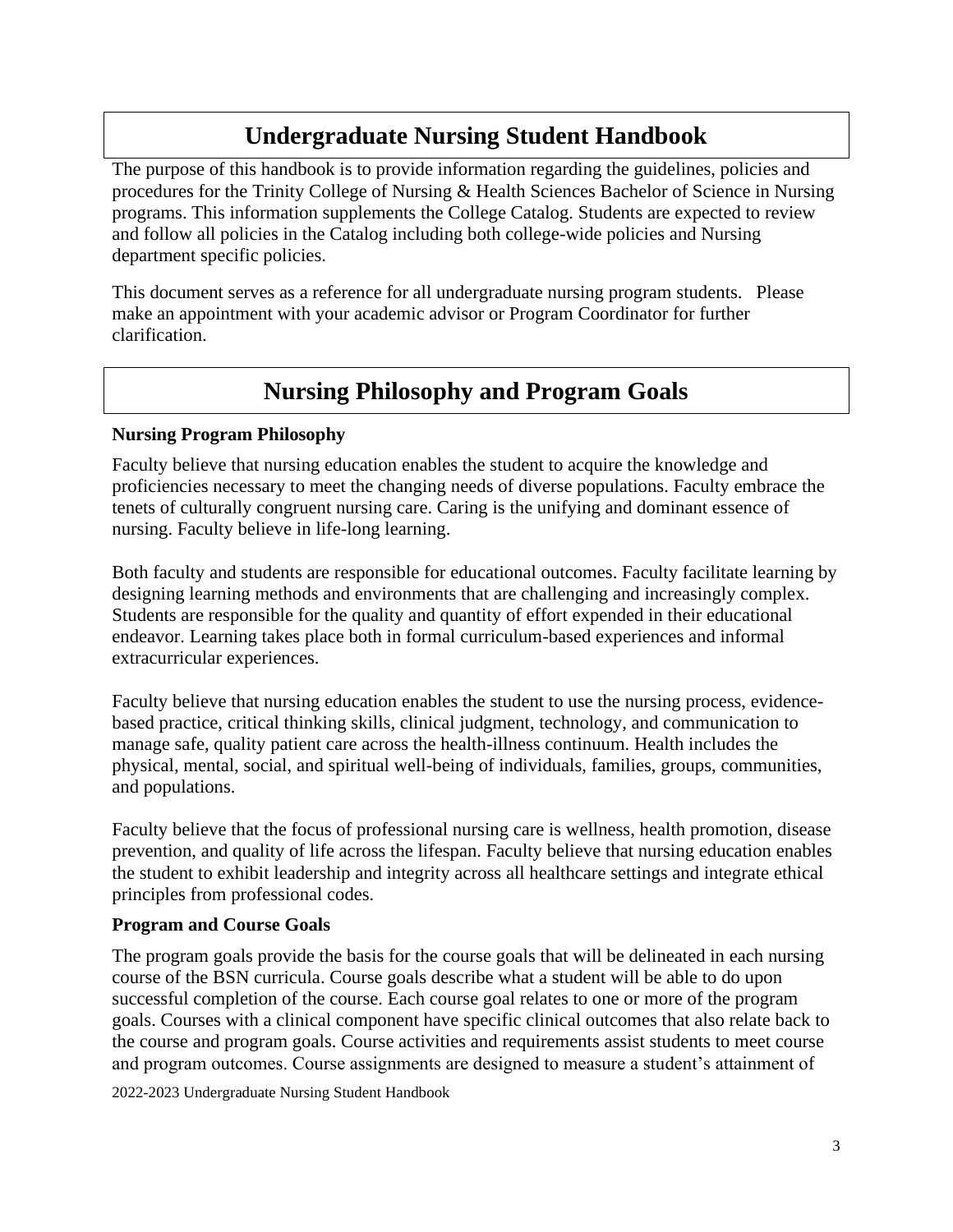one or more of the course and program goals. The program goals are listed under the three domains of learning: Knowledge, Proficiency and Culture Care Values.

#### **Upon completion of the BSN Degree Program at Trinity College, the graduate should be able to:**

#### **Knowledge Domain**

1. Synthesize knowledge from the natural and social sciences, humanities and nursing to provide and evaluate holistic nursing care. *(EB I)\**

*Discussion: Nurses must apply knowledge gained from a variety of general education and nursing courses. For example, principles of Anatomy, Physiology, and Microbiology are foundational to understanding alterations in health and complex illnesses. Algebra and Chemistry facilitate understanding of safe medication administration and other prescribed medical and nursing procedures. Social sciences and the humanities promote a broad view of the human experience and are foundational to providing compassionate and culturally congruent nursing care. Writing and speaking courses are essential to nursing care planning and collaboration, client teaching, documentation of care, and presentation of professional reports and papers.* 

2. Integrate the nursing process to assist families, groups, and communities with a variety of complex and critical health needs and problems. *(EB VII, IX)\**

*Discussion: Nursing considers the whole person, and cares for the physical, social, psychological, spiritual, and cultural needs of clients. The nursing process is the basis for nursing care and students will have numerous opportunities to use this process when caring for individuals, their families or groups. The nursing process involves assessment (gathering information), identifying problems, setting goals, collaborating with the client in planning care, implementing the plan, and then evaluating to what extent the goals have been met. The nursing process is a critical thinking model for decision-making.*

3. Analyze the impact of past, current, and future trends and issues on the delivery of nursing care and health care organizations and systems. *(EB II, V)\**

*Discussion: Nurses provide care in many settings, and the nursing profession must adapt to health care environments that are complex and dynamic. The history of nursing care is foundational knowledge to the provision of nursing care in the present and future. Nurses impact the health of individuals, groups, and communities by combining innovations with time honored principles and practices to improve care.* 

#### **Proficiency Domain**

4. Incorporate evidence-based practice for delivering and evaluating nursing practice and outcomes. *(EB III)\**

*Discussion: Evidence-based practice is a process of obtaining, evaluating, and applying the most current and relevant research findings coupled with clinical expertise and client preferences, as the basis for clinical decision making. Throughout the nursing program,*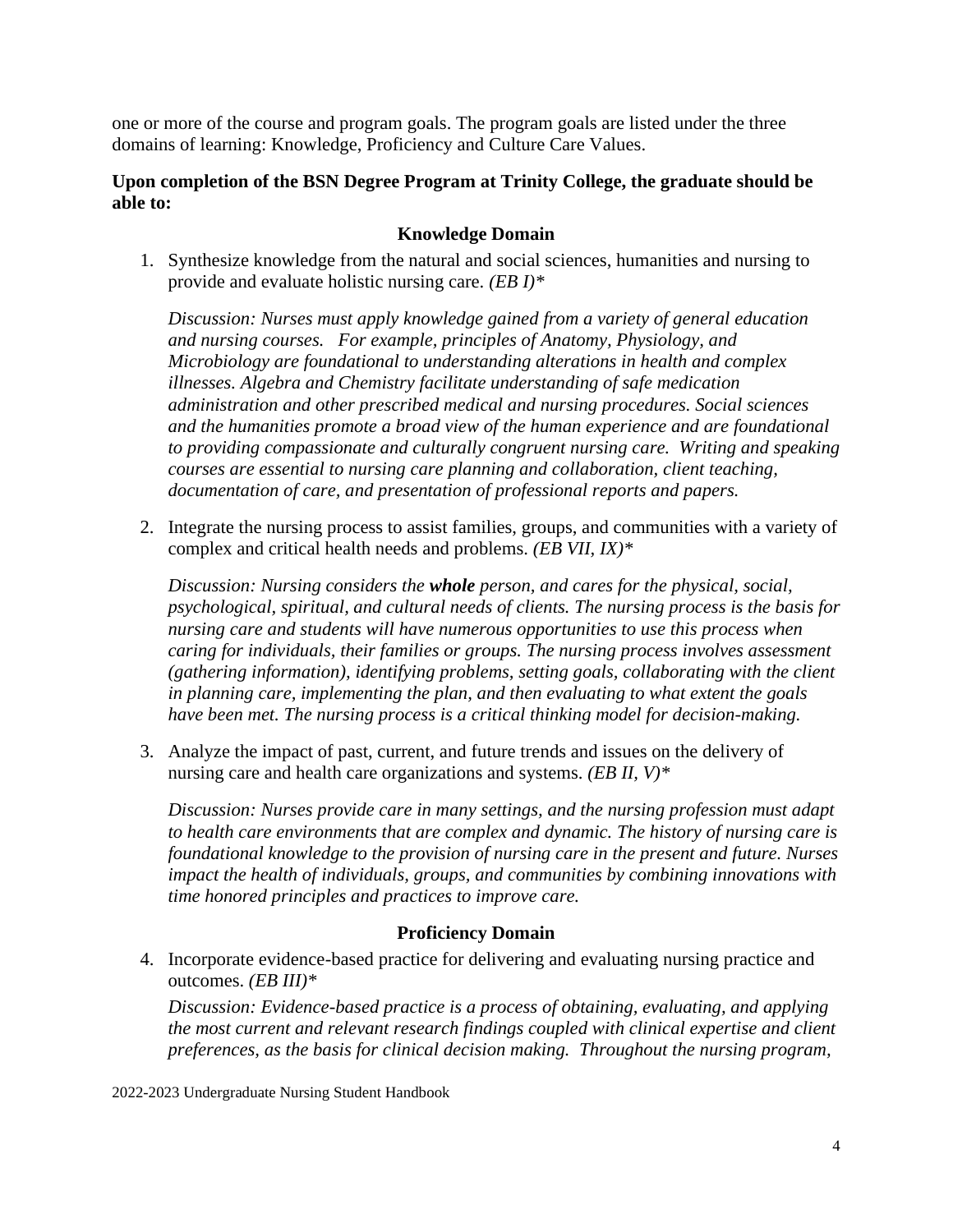*students will use principles of evidence-based practice to inform nursing care and to continue to improve client outcomes.*

5. Communicate professionally using interpersonal, oral and written skills. *(EB VI)\**

*Discussion: Effective communication is a foundational nursing skill. Students will have many opportunities to develop skills in oral, written, and nonverbal communication while caring for diverse individuals, families, and groups as part of the health care team.*

6. Collaborate as a member of the interdisciplinary health care team to manage comprehensive care for individuals, families, groups, and communities. *(EB VI)\**

*Discussion: During clinical experiences students will actively participate as team members in the care of clients by providing "hands on" care. Students will also be involved in the management of indirect care, which is performed away from the client, but on behalf of the client or group of clients.* 

7. Evaluate health promotion, risk reduction, and disease prevention modalities for use in a variety of settings. *(EB VII)\**

*Discussion: Nurses holding a BSN degree often serve in leadership roles and evaluate outcomes of nursing care in a variety of settings. Coursework and clinical learning experiences during the Nursing Leadership and Management and Community Health Nursing courses will focus on the role of the BSN prepared nurse as a clinical leader and in health promotion and risk reduction in a variety of clinical settings.*

#### **Culture Care Values Domain**

8. Integrate cultural care values (preservation, accommodation, restructuring) when providing nursing care to individuals, families, groups, and communities. *(EB VIII, IX)\**

*Discussion: Nursing students will encounter and care for people from many different cultures. Students will apply knowledge gained in the core nursing courses, anthropology, and the Transcultural Nursing course to provide care that is sensitive to the needs of individual clients, families, and groups across many cultures.* 

9. Evaluate nursing within the framework of regulatory and professional standards, values, and codes. *(EB VIII)\**

*Discussion: Safe nursing practice includes an understanding of the legal boundaries within which nurses must function. Nurses must also understand and protect the rights of clients. Regulations applicable to the nursing profession are the foundation for understanding what is expected by our society from professional nurses. The Code of Ethics for Nurses from the American Nurses Association provides guidelines for safe and compassionate care.* 

10. Integrate information technology into professional nursing practice. *(EB IV)\**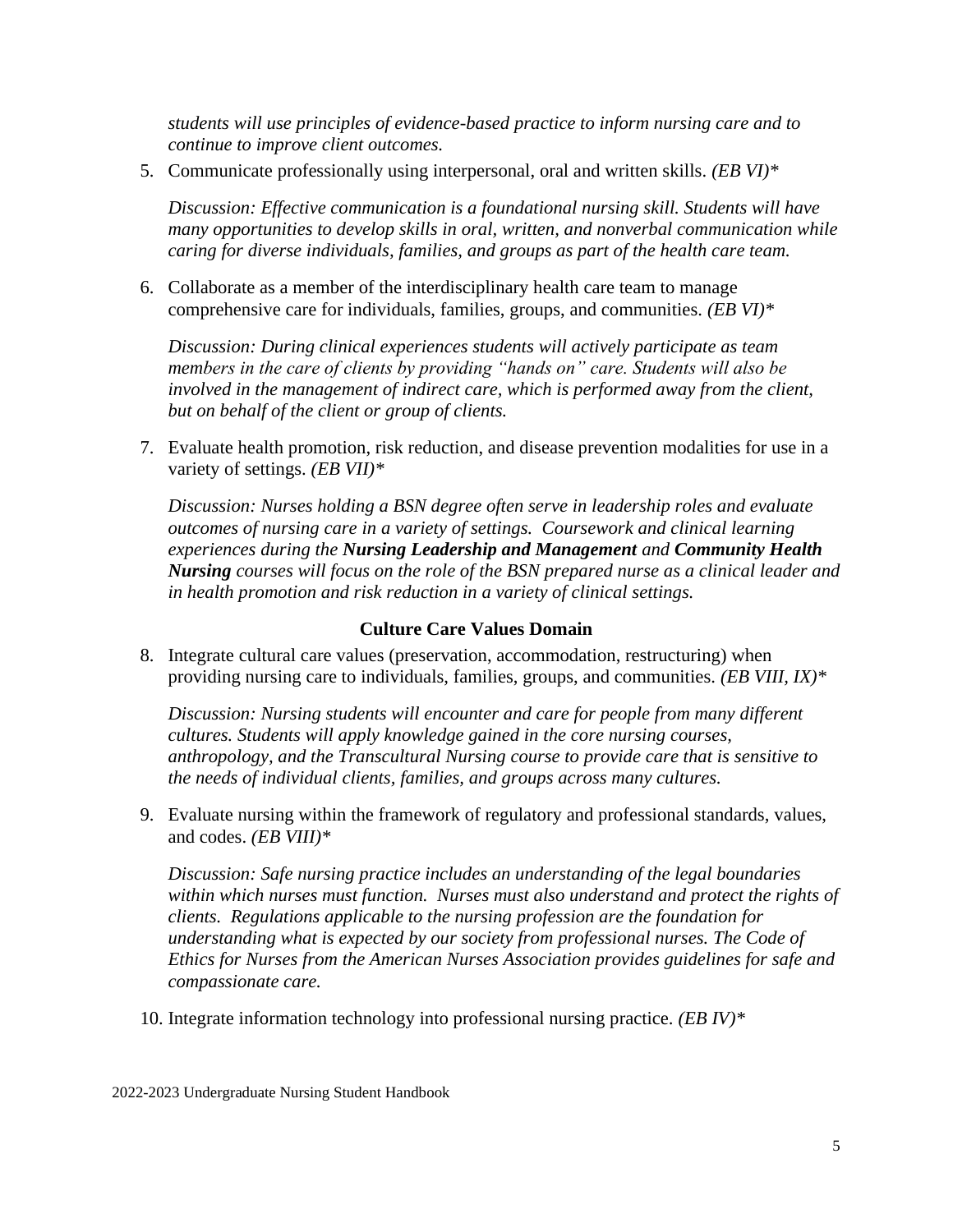*Discussion: Technology is used extensively in the health care setting including the electronic health record and bar code scanning for the safe administration of medications. Students will have many opportunities to use these technologies and a variety of other health care information systems to provide and document the care of clients in a variety of clinical settings.*

*\*EB=Essentials of Baccalaureate Education for Professional Nursing Practice (American Association of Colleges of Nursing, 2008)*

## **Critical Objectives**

<span id="page-5-0"></span>Critical Objectives are objectives deemed to be of such importance to the practice of nursing that satisfactory performance in each objective must be maintained throughout the nursing program. An infraction of any critical objective will result in corrective action (see Corrective Action Policy). However, corrective action may vary according to the scope and seriousness of the behavior. Infractions may result in immediate failure of the course and/or dismissal from the College. If a student demonstrates behaviors that require corrective action within a course, the student must correct the behaviors in order to pass the course. Corrective action information may be communicated between faculty within the program to maintain consistency of behavior and monitor progress. Course-related corrective actions related to the course critical objectives must be carefully documented by faculty, shared with the student, Program Coordinator and Dean, and maintained in secure files in the office of the Dean of Nursing and Health Sciences.

Critical Objectives are applicable while providing nursing care and when interacting with the health care team, clients, peers, faculty and others both in clinical and classroom situations. Critical objectives are listed under course outcomes in the syllabi. The expectation/outcome is that the student will demonstrate individual accountability for professional behavior.

To meet the Critical Objectives, the student will:

- 1. Follow dress code
- 2. Display professional attitude, actions, and respect when interacting with the client, family/significant others, health care team, peers, faculty, others
- 3. Act to preserve/maintain the cultural identities of others and accommodate/negotiate diverse lifeways
- 4. Practice within legal limits of nursing complying with established standards of care as defined in the Illinois and Iowa Nursing Acts and Rules, policies and procedures of the assigned health care organization and/or nursing unit, and recognized written standards of practice, including the health and safety requirements of the College for tuberculosis testing, CPR certification, immunizations, and OSHA and HIPAA training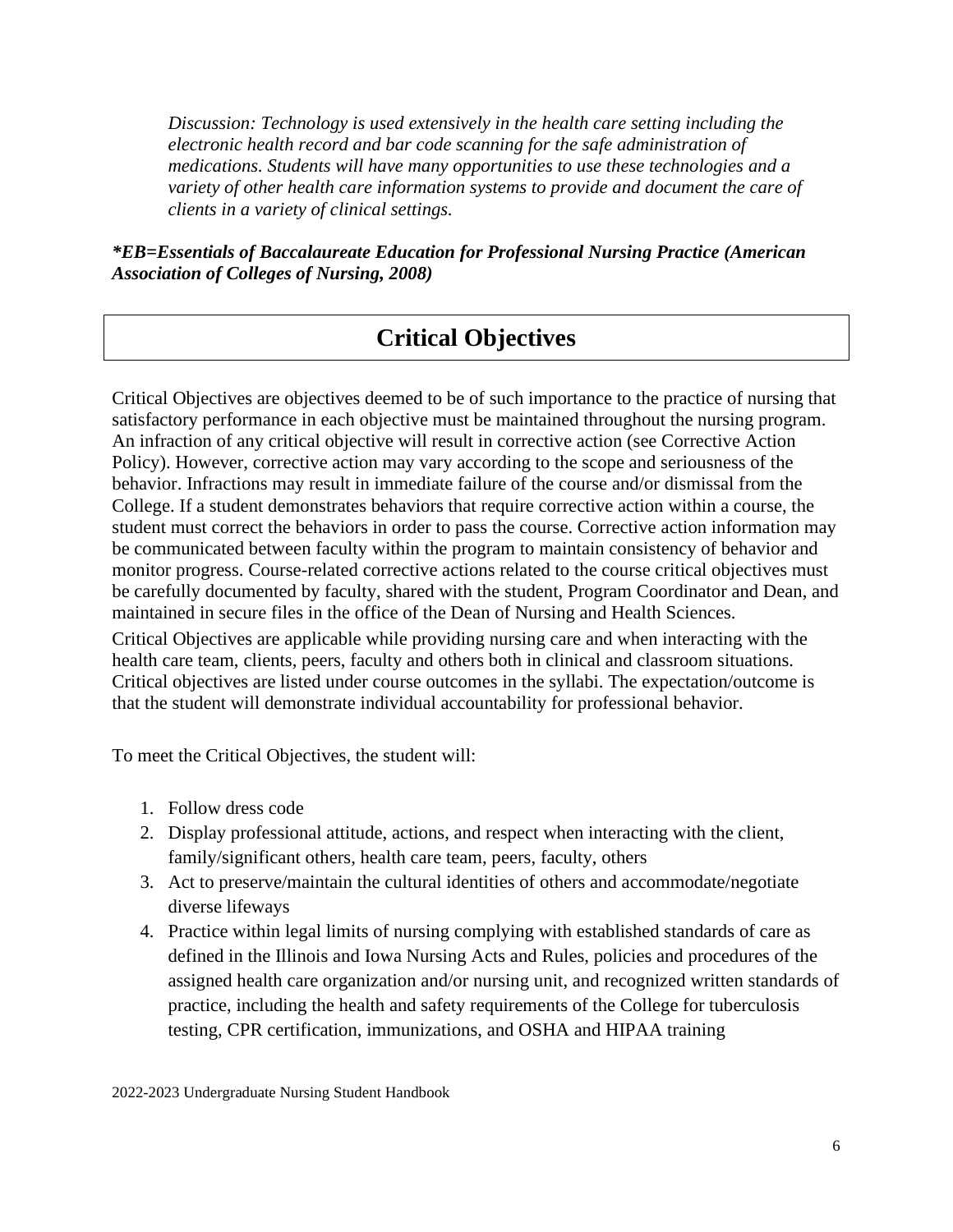- 5. Use principles of safety including practicing within the scope of skills, knowledge, and the approved clinical guidelines of the course when implementing nursing care based upon the client's physical and psychological condition, age, development level, and environment
- 6. Demonstrate emotional and physical stability when providing nursing care and when interacting with health care team, peers, faculty, and others
- 7. Use honest, accurate, objective verbal and written communication in reporting and recording nursing care, written assignments, and interacting with the health care team, clients, peers, faculty, and others
- 8. Demonstrate ethical behaviors in complying with the standards set forth in the American Nurses Association Code of Ethics by reflecting integrity and confidentiality at all times
- 9. Demonstrate accountability in attendance at clinical experiences with punctuality, completion of commitments, and reporting of absences according to College policy as identified previously in this Catalog and individual course syllabus
- 10. Demonstrate timely preparation for the clinical experience in verbal and written communication and nursing care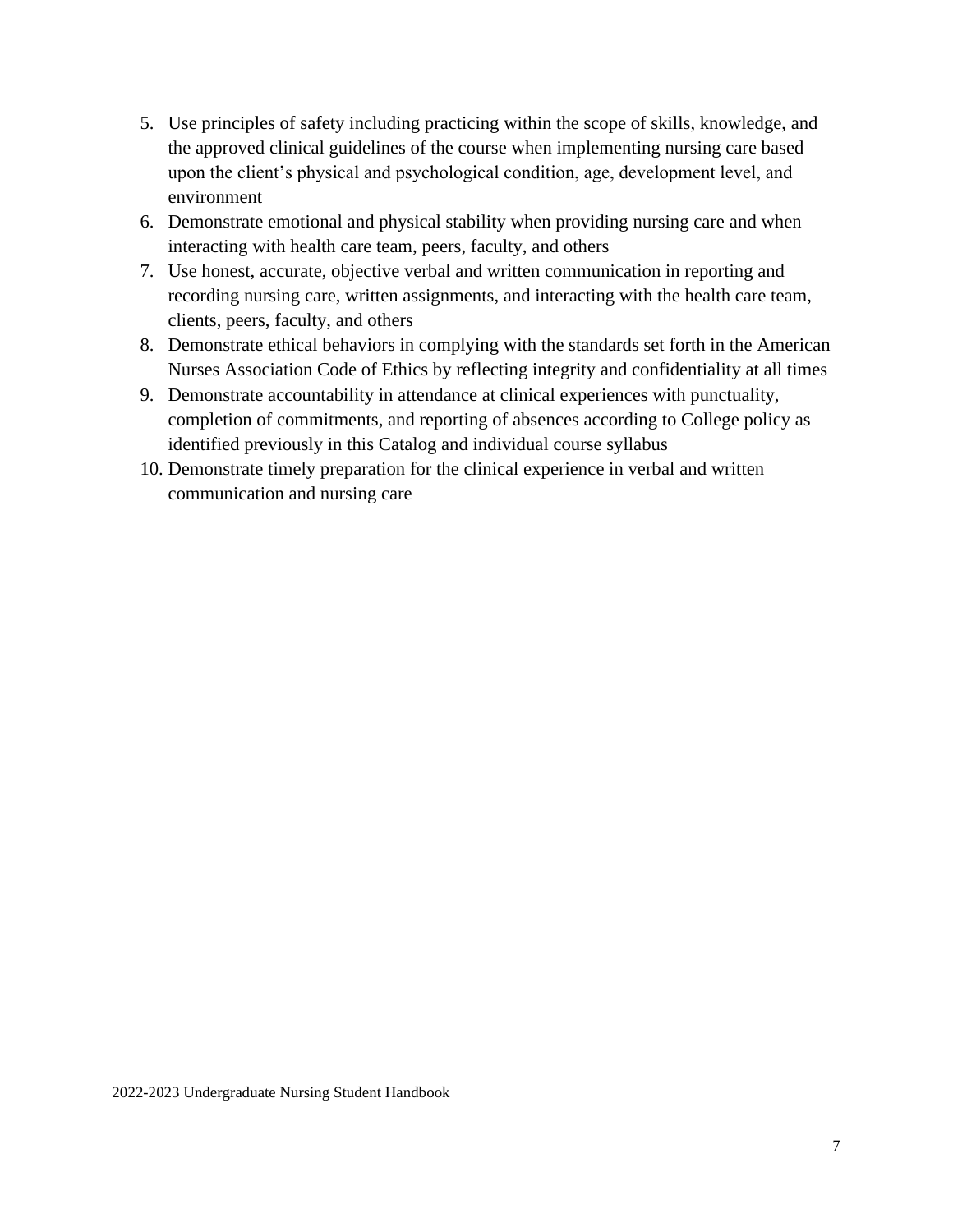## **Curriculum Plans**

#### **Bachelor of Science in Nursing BSN-A Option Curriculum Plan**

<span id="page-7-0"></span>

| <b>FIRST YEAR</b>                 |                                         |                       |              |
|-----------------------------------|-----------------------------------------|-----------------------|--------------|
| <b>SUMMER SEMESTER</b>            |                                         |                       |              |
| <b>Summer Session 1: 6 weeks</b>  |                                         |                       |              |
| Course #:                         | <b>Description:</b>                     | <b>Semester Hours</b> |              |
| <b>NUR101A</b>                    | The Art and Science of Nursing Practice |                       | $7$ SH       |
| <b>Summer Session II: 7 weeks</b> |                                         |                       |              |
| <b>NUR102A</b>                    | <b>Adult Health Nursing</b>             |                       | 9 SH         |
| <b>NUR212A</b>                    | Pharmacology I                          |                       | $1$ SH       |
|                                   |                                         | <b>TOTAL</b>          | <b>17 SH</b> |
| <b>FALL SEMESTER</b>              |                                         |                       |              |
| <b>NUR200</b>                     | <b>Human Disease Processes</b>          |                       | 3 SH         |
| <b>NUR201</b>                     | Life Span Nursing I                     |                       | 9 SH         |
| <b>NUR302</b>                     | <b>Advanced Health Assessment</b>       |                       | 3 SH         |
| <b>NUR411</b>                     | Nursing Research                        |                       | 3 SH         |
|                                   |                                         | <b>TOTAL</b>          | <b>18 SH</b> |
| <b>SPRING SEMESTER</b>            |                                         |                       |              |
| <b>NUR202</b>                     | Life Span Nursing II                    |                       | 8 SH         |
| <b>NUR203</b>                     | Maternal-Newborn Nursing                |                       | 4 SH         |
| <b>NUR213A</b>                    | Pharmacology II                         |                       | $1$ SH       |
| <b>NUR303</b>                     | <b>Nursing Pathophysiology</b>          |                       | 3 SH         |
| <b>NUR410</b>                     | <b>Transcultural Nursing</b>            |                       | 3 SH         |
|                                   |                                         | <b>TOTAL</b>          | <b>19 SH</b> |
|                                   | <b>SECOND YEAR</b>                      |                       |              |
| <b>SUMMER SEMESTER</b>            |                                         |                       |              |
|                                   |                                         |                       |              |
| <b>NUR301A</b>                    | Nursing Leadership & Management         |                       | 4 SH         |
| <b>NUR403</b>                     | <b>Community Health Nursing</b>         |                       | 4 SH         |
| <b>NUR402</b>                     | Professional Issues in Nursing          |                       | 3 SH         |
| <b>NUR420A</b>                    | Senior Seminar                          |                       | 4 SH         |
|                                   |                                         | <b>TOTAL</b>          | <b>15 SH</b> |

All general education prerequisites must be completed prior to admission to the Accelerated BSN Program. Transfer credit evaluated on a course by course basis.

| <b>Pre-Requisite General Education Total</b> | 52 SH  |
|----------------------------------------------|--------|
| <b>Nursing Total</b>                         | 69 SH  |
| <b>BSN-Accelerated Program Total</b>         | 121 SH |

*A minimum of 35 semester hours of nursing courses must be completed at Trinity College of Nursing & Health Sciences to meet graduation requirements.*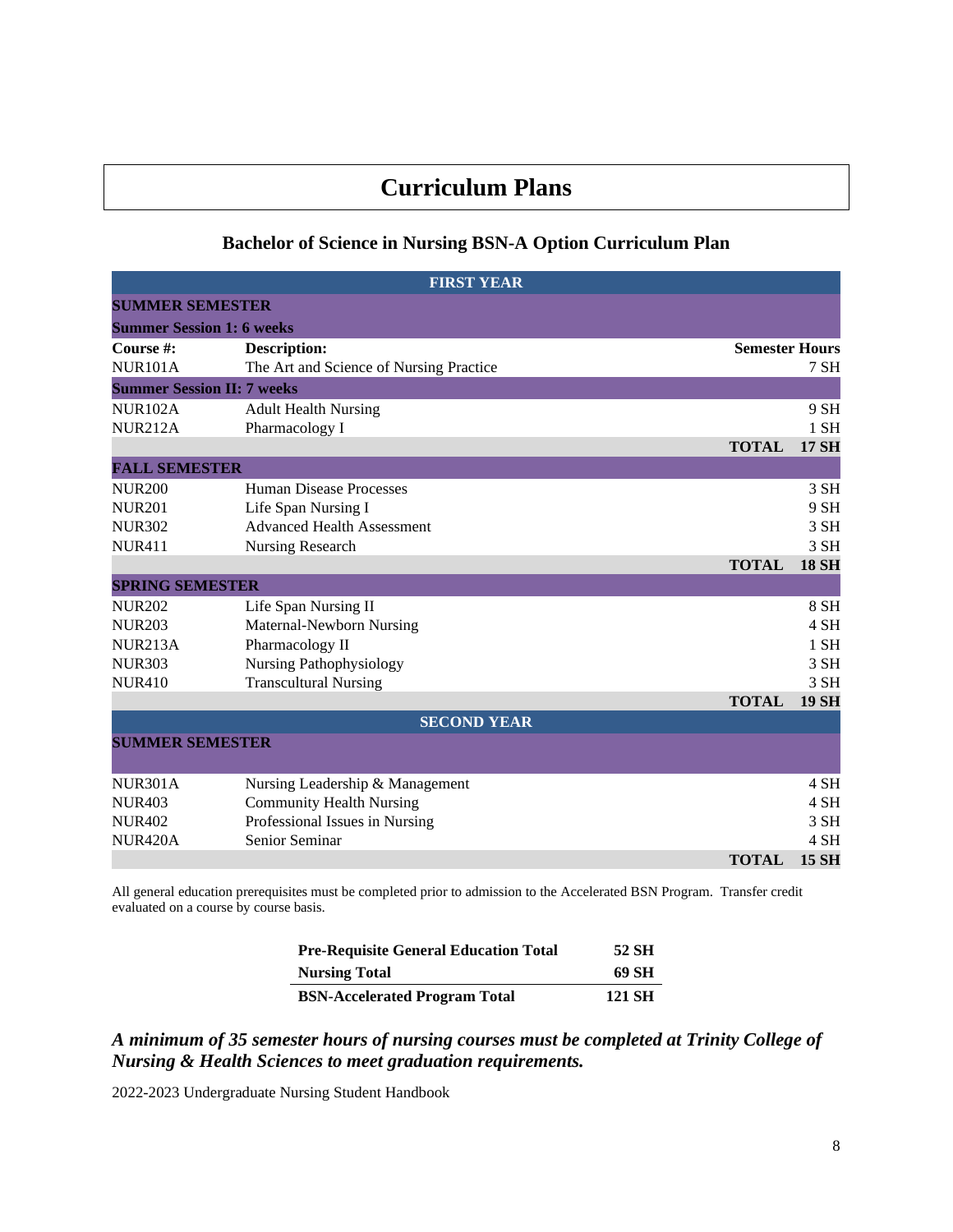#### **Bachelor of Science in Nursing BSN-B Option Curriculum Plan**

| <b>FIRST YEAR</b>      |                                                                                                            |                       |              |
|------------------------|------------------------------------------------------------------------------------------------------------|-----------------------|--------------|
| <b>FALL SEMESTER</b>   |                                                                                                            |                       |              |
| Course #:              | <b>Description:</b>                                                                                        | <b>Semester Hours</b> |              |
| <b>NUR101</b>          | The Art and Science of Nursing Practice                                                                    |                       | 8 SH         |
| <b>NUR410</b>          | <b>Transcultural Nursing</b>                                                                               |                       | 3 SH         |
|                        | *One general education prerequisite course may be taken during the first semester to maintain <b>TOTAL</b> |                       | <b>11 SH</b> |
|                        | full-time enrollment status. These courses may not include A&P I or II, or Microbiology.                   |                       | $(14-15)$ SH |
| <b>SPRING SEMESTER</b> |                                                                                                            |                       |              |
| <b>NUR102</b>          | <b>Adult Health Nursing</b>                                                                                |                       | 9 SH         |
| <b>NUR212</b>          | Pharmacology I                                                                                             |                       | $1$ SH       |
| <b>NUR302</b>          | <b>Advanced Health Assessment</b>                                                                          |                       | 3 SH         |
|                        |                                                                                                            | <b>TOTAL</b>          | <b>13 SH</b> |
| <b>SUMMER SEMESTER</b> |                                                                                                            |                       |              |
| <b>NUR402</b>          | Professional Issues in Nursing                                                                             |                       | 3 SH         |
| <b>NUR411</b>          | Nursing Research                                                                                           |                       | 3 SH         |
|                        |                                                                                                            | <b>TOTAL</b>          | <b>6 SH</b>  |
|                        | <b>SECOND YEAR</b>                                                                                         |                       |              |
| <b>FALL SEMESTER</b>   |                                                                                                            |                       |              |
| <b>NUR200</b>          | <b>Human Disease Processes</b>                                                                             |                       | 3 SH         |
| <b>NUR201</b>          | Life Span Nursing I                                                                                        |                       | 9 SH         |
| <b>NUR403</b>          | <b>Community Health Nursing</b>                                                                            |                       | 4 SH         |
|                        |                                                                                                            | <b>TOTAL</b>          | <b>16 SH</b> |
| <b>SPRING SEMESTER</b> |                                                                                                            |                       |              |
| <b>NUR202</b>          | Life Span Nursing II                                                                                       |                       | 8 SH         |
| <b>NUR203</b>          | Maternal-Newborn Nursing                                                                                   |                       | 4 SH         |
| <b>NUR303</b>          | <b>Nursing Pathophysiology</b>                                                                             |                       | 3 SH         |
| <b>NUR213A</b>         | Pharmacology II                                                                                            |                       | $1$ SH       |
|                        |                                                                                                            | <b>TOTAL</b>          | <b>16 SH</b> |
|                        | <b>SUMMER SEMESTER</b>                                                                                     |                       |              |
|                        |                                                                                                            |                       |              |
| <b>NUR301A</b>         | Nursing Leadership & Management                                                                            |                       | 4 SH         |
| <b>NUR420A</b>         | Senior Seminar                                                                                             |                       | 4 SH         |
|                        |                                                                                                            | <b>TOTAL</b>          | <b>8 SH</b>  |

One general education course from the prerequisite list may be taken during the first semester in order to be a full time student. This course may not include Anatomy & Physiology I, Anatomy & Physiology II, or Microbiology. These courses must be taken before matriculation to the program.

| Total                                        | 122 SH |
|----------------------------------------------|--------|
| <b>Nursing Total</b>                         | 70 SH  |
| <b>Pre-Requisite General Education Total</b> | 52 SH  |

*A minimum of 35 semester hours of nursing courses must be completed at Trinity College of Nursing & Health Sciences to meet graduation requirements*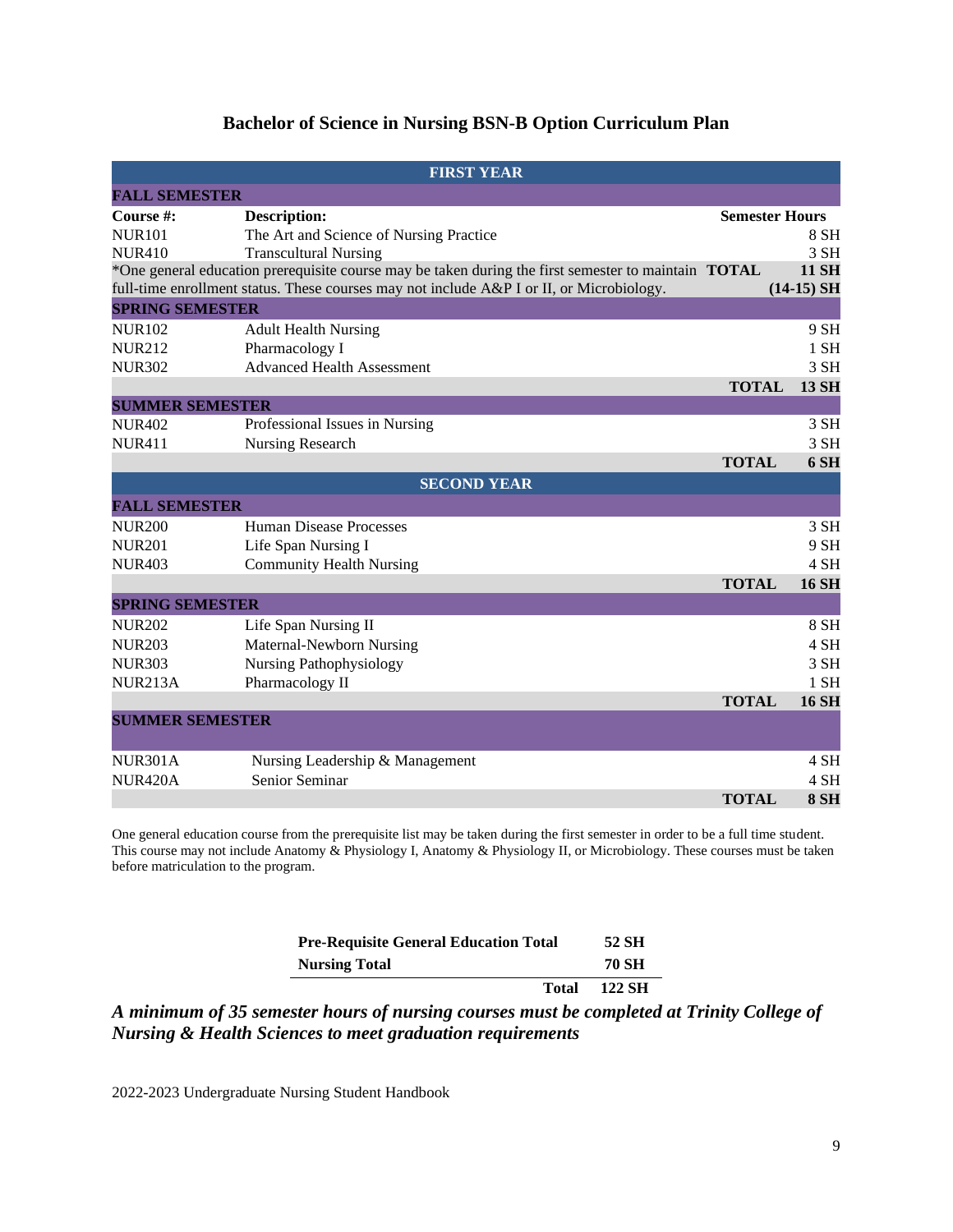#### **Bachelor of Science in Nursing BSN-C Completion Option Curriculum Plan**

Upon acceptance, 71 credits will be awarded with evidence of graduation from a regionally accredited program and proof of licensure from a state board of nursing.

|                        | <b>FIRST YEAR</b>                                   |                       |              |
|------------------------|-----------------------------------------------------|-----------------------|--------------|
| <b>FALL SEMESTER</b>   |                                                     |                       |              |
| Course #:              | Description:                                        | <b>Semester Hours</b> |              |
| <b>NUR301C</b>         | Nursing Leadership & Management                     |                       | 3 SH         |
|                        | English Comp II <sup>5</sup>                        |                       | 3 SH         |
| <b>NUR304</b>          | Advanced Health Assessment for the RN <sup>3</sup>  |                       | 3 SH         |
|                        | Ethics <sup>1,2</sup>                               |                       | 3 SH         |
|                        |                                                     | <b>TOTAL</b>          | <b>12 SH</b> |
| <b>SPRING SEMESTER</b> |                                                     |                       |              |
| <b>NUR303</b>          | <b>Nursing Pathophysiology</b>                      |                       | 3 SH         |
| <b>NUR320</b>          | <b>Nursing Informatics</b>                          |                       | 3 SH         |
|                        | Anthropology <sup>1,2</sup>                         |                       | 3 SH         |
|                        | Advanced Science <sup>1,2</sup>                     |                       | 4 SH         |
|                        |                                                     | <b>TOTAL</b>          | <b>13 SH</b> |
|                        | <b>SECOND YEAR</b>                                  |                       |              |
| <b>FALL SEMESTER</b>   |                                                     |                       |              |
| <b>NUR405</b>          | Community Health Nursing for the RN                 |                       | 4 SH         |
| <b>NUR411</b>          | Nursing Research <sup>3</sup>                       |                       | 3 SH         |
| <b>NUR413</b>          | <b>Gerontological Nursing</b>                       |                       | 3 SH         |
|                        | Statistics <sup>2</sup>                             |                       | 3 SH         |
|                        |                                                     | <b>TOTAL</b>          | <b>13 SH</b> |
| <b>SPRING SEMESTER</b> |                                                     |                       |              |
| <b>NUR402</b>          | NUR 402 Professional Issues in Nursing <sup>3</sup> |                       | 3 SH         |
| <b>NUR410</b>          | NUR 410 Transcultural Nursing <sup>3</sup>          |                       | 3 SH         |
| <b>NUR412</b>          | Genetics and Genomics                               |                       | 3 SH         |
|                        | Humanities Elective $1, 2$                          |                       | 3 SH         |
| <b>NUR420C</b>         | Senior Seminar <sup>4</sup>                         |                       | $1$ SH       |
|                        |                                                     | <b>TOTAL</b>          | <b>13 SH</b> |

<sup>1</sup> Indicates course may be chosen from among approved clusters listed in the academic section of the College Catalog/Handbook

<sup>2</sup> General education courses are taken at another institution or transferred into the nursing major, and may be completed prior to or concurrent with nursing courses

<sup>3</sup> Also offered with BSN-A  $\&$  BSN-B curriculums (See BSN-A  $\&$  BSN-B curriculum plans)

<sup>4</sup> Offered every term (including summer)

<sup>5</sup> Must be a co or prerequisite to the first nursing course

| <b>General Education Total</b> | 19 SH |
|--------------------------------|-------|
| <b>Nursing Total</b>           | 32 SH |
| <b>Advanced Standing Total</b> | 71 SH |
|                                |       |

**BSN-Completion Program Total 122 SH**

*A minimum of 19 semester hours of nursing courses must be completed at Trinity College of Nursing & Health Sciences to meet graduation requirements.*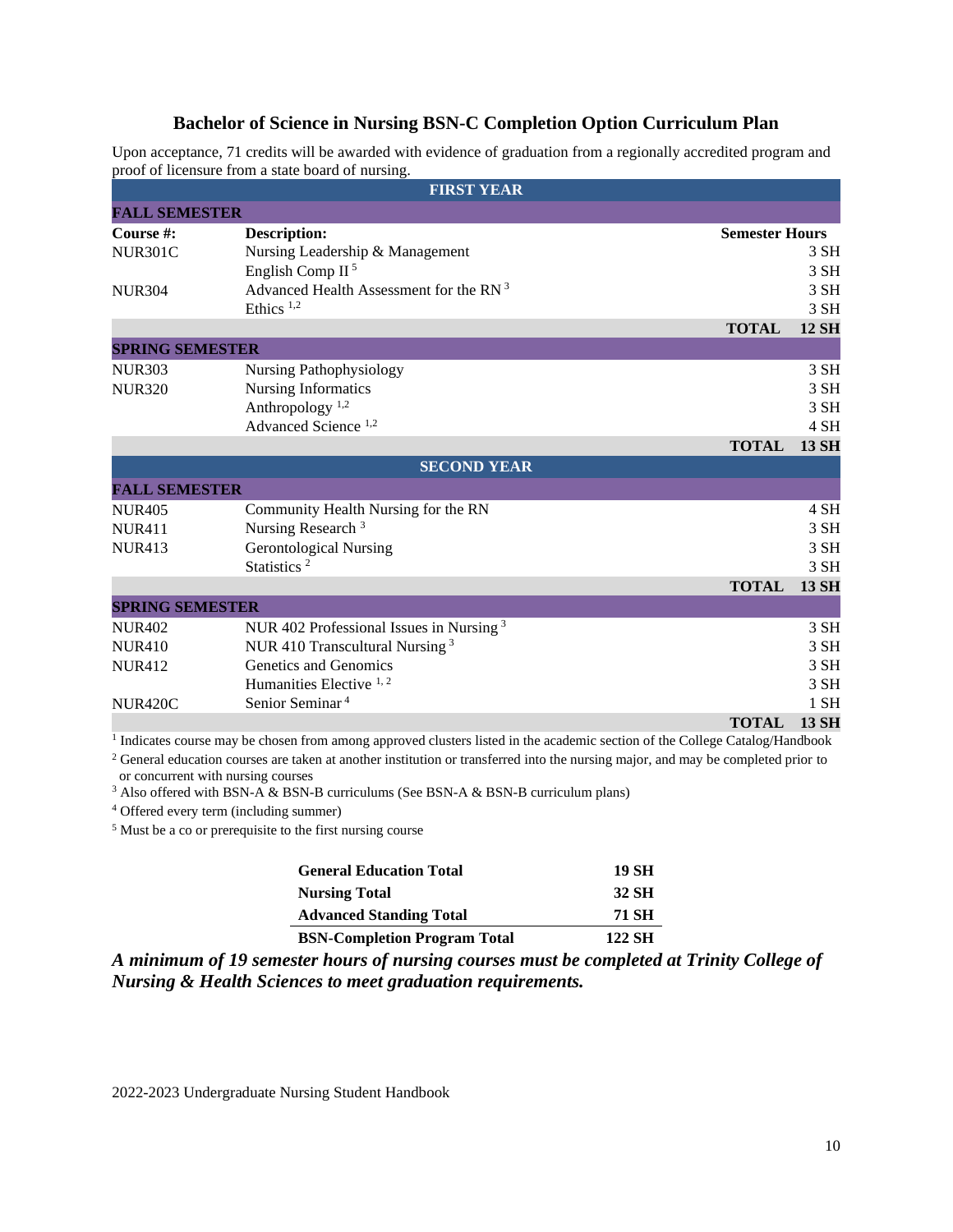## **College E-mail, the My Pulse Portal and Blackboard Learn**

<span id="page-10-0"></span>Students are issued a Trinity College e-mail and My Pulse account after acceptance into the nursing program. Students are **required** to use these electronic services to facilitate communication with faculty and staff at the College. Students are expected to check College email daily when classes are in session. Students will also be required to provide a **Gmail**  account for Google Drive access. Nursing courses also use the *Blackboard Learn* System, which uses the College email address as the username.

A full review of all electronic services will be held for students during orientation. The email system will prompt a password change every 6 months. Please be aware that IT will *disable a student's e-mail account for non-usage*. Students must maintain active use of the College email system. For problems logging into **e-mail,** call the IT Service Center, which is available 7 days a week 24 hours a day at (309) 779-2371.

For technical assistance with the *My Pulse student portal,* call the College Student Services office for assistance, Monday – Friday 8:00 am to 4:30 pm, at (309) 779-7700.

For technical assistance with the *Blackboard Learn* system, contact Mat Oles, College Educational Technologist Monday-Friday 8:00 am to 4:30 pm for assistance at (309) 779-7814 or [Mathew.Oles@trinitycollegeqc.edu](mailto:Mathew.Oles@trinitycollegeqc.edu) 

Trinity College makes every effort to maintain excellent communication with our student body, the College expects students to maintain all their electronic accounts to assist in this process.

## **E-Learning Requirements**

<span id="page-10-1"></span>Students are assigned to complete various e-learning modules in the UnityPoint Health online learning system on an annual basis, and at other times as assigned. Students will be informed via email regarding new module assignments. Students must complete the assignment before the designated deadline, as these modules are required for compliance with College and UnityPoint Health Trinity policies. Failure to complete the assigned e-learning modules will be addressed through the Corrective Action process. See **"Corrective Action Process"** in the College Catalog.

## **Clinical and Lab Absence Policy**

#### <span id="page-10-2"></span>**Clinical and Lab Absence Policy**

Attendance in clinical and lab is required. A student may be absent one clinical or lab date during each course for emergency situations only. The clinical/lab instructor must be notified prior to any clinical or lab absence. For the purpose of determining the need for clinical make up, a student who is more than 1 hour (sixty minutes) tardy will be considered absent for the clinical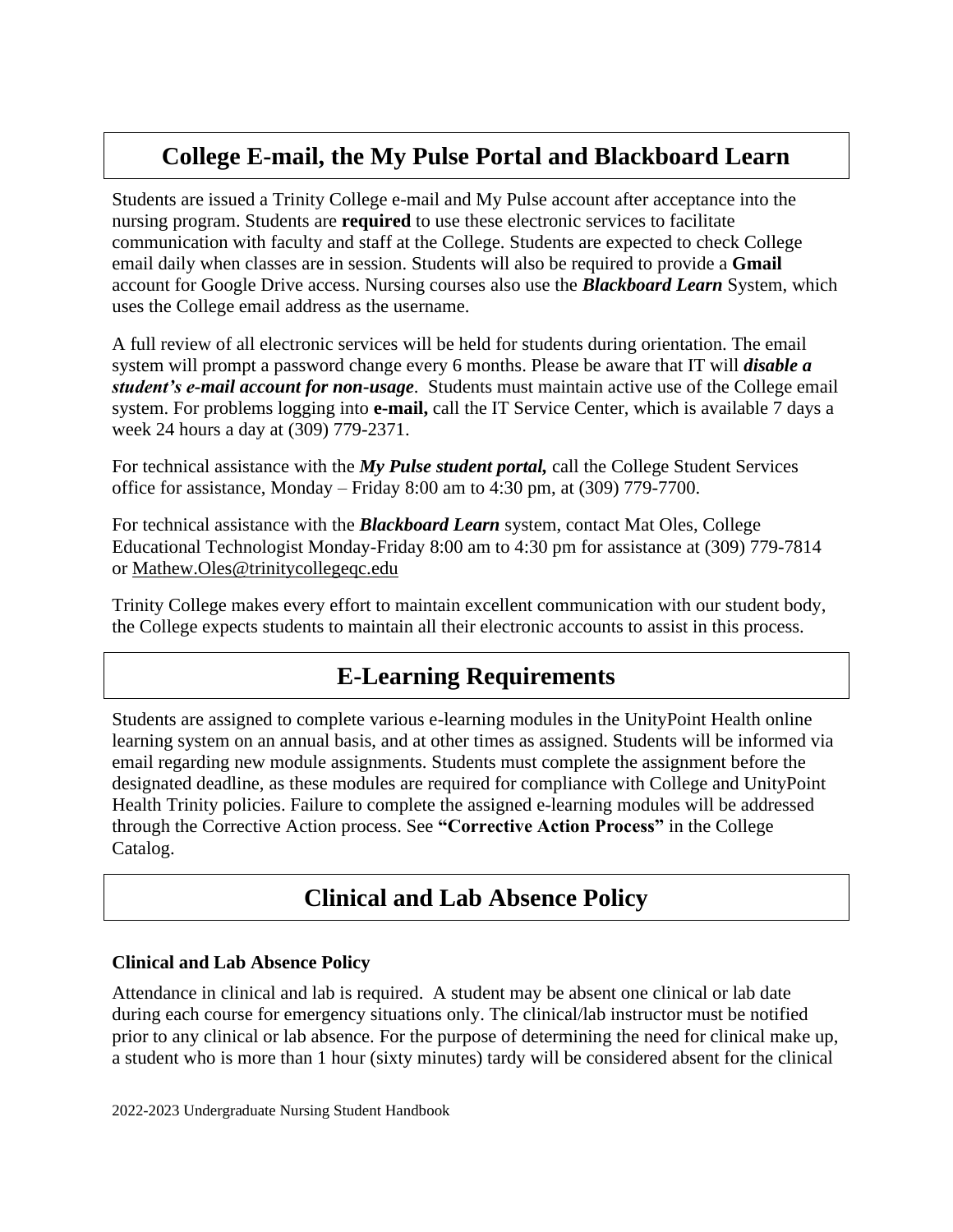day. Lab time missed due to an emergency day absence must be made up as determined by the lab faculty.

If the student is absent on any clinical or lab dates after the emergency day has been used, the student must make up those missed dates, up to a maximum of two make up dates per course. The student will be enrolled into a clinical make up unit course, CMU 400, for each date that must be made up. The financial responsibility belongs to the student, (see **"**Tuition and Fees", and CMU 400 course description, in the College Catalog). Clinical make-up will take place on any unit appropriate to the clinical requirements of the course, with any qualified clinical faculty member, and only on the dates and times designated on each course calendar. Depending on the circumstances, clinical make-up may also include simulation and/or virtual assignments that have been approved for clinical hours. Course faculty will determine the type of clinical make-up experiences, considering that all clinical objectives must be met for the student to pass clinical. If greater than 2 make up days are needed, see the college Incomplete Grade policy. If a student fails to complete all required make-up, the student will fail the course.

## **Evaluation of Student Work**

#### <span id="page-11-0"></span>**Evaluation of Student Work**

Faculty are responsible for 100% of student evaluation. In courses using a Nurse Educator MSN student, the student Nurse Educator's faculty mentor reviews all Nurse Educator student grading. The mentor ensures that student Nurse Educator evaluation of student work is appropriate and/or provides feedback and correction if the mentor believes the Nurse Educator student's grading is inaccurate, prior to the graded work being made visible to the student. In courses using Clinical Preceptors, faculty are responsible for evaluation of student work submissions and clinical performance, as stated in the Preceptor guidelines.

## **Testing and Grading Policies**

#### **Testing, Test Review, and Written Assignments**

The purpose of the Nursing Department Test Administration and Review Policy is to provide for a consistent, orderly, and fair test administration and review process. Implementation of these procedures supports academic integrity and provides for an optimal testing environment to promote student success. The testing procedure is modeled after the NCLEX-RN® exam testing procedure.

#### **Electronic Testing**

Tests will be administered electronically unless otherwise noted. Tests are given on the date published on the course calendar. Students may not take a test prior to the scheduled date and time. Students are advised to arrive 15 minutes prior to the published start time of the test but will not be allowed to enter the test room until 5 minutes prior to the published start time. A student arriving late must enter the test area quietly and report to the proctor. The door will be locked just prior to giving exam instructions. Any student arriving after the door has been locked will be required to take the makeup exam.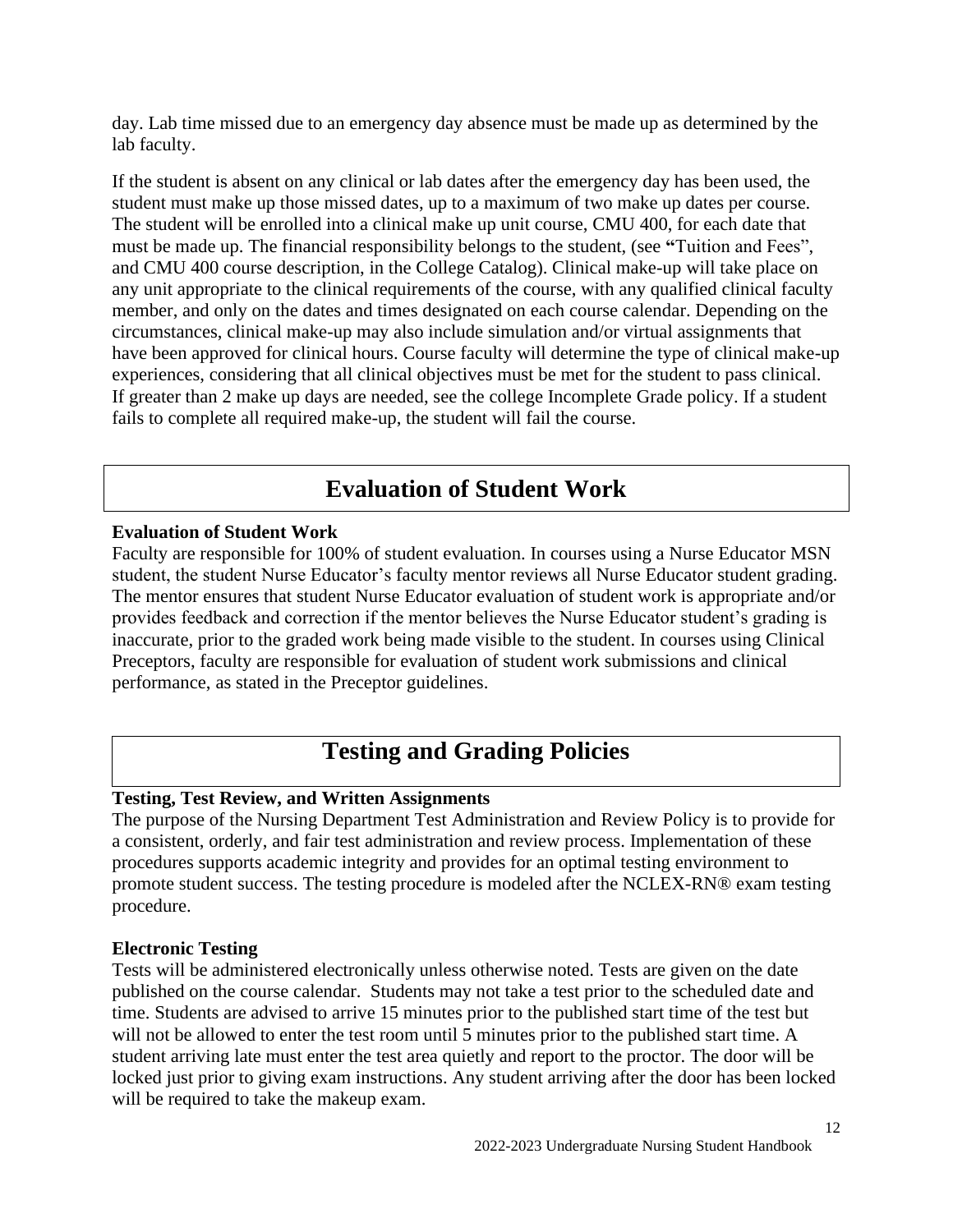On the test date, students should bring a fully charged laptop computer meeting the requirements outlined in the college catalog. Students who do not have a laptop must notify the faculty at the beginning of the semester so that space in the computer lab can be reserved. Students with laptop computers who experience technical difficulties at the time of the test will be provided a paper test.

Students may wear comfortable clothing suitable for the classroom environment to a test. Students may bring coats into the room but must put them on the back of the chair. Students wearing hooded apparel must leave the hood down and students may not wear hats or scarves.

Students may not bring any personal items into the testing room including, but not limited to food, drink, books, bags, sunglasses, supplies, and electronic devices including smart watches, cell phones, tablets, recording devices or any other electronic devices. Keys may be brought into the testing room and must be placed in the area designated by the proctor.

No questions may be asked or answered during the test. All test supplies are provided by the College. If additional supplies are needed, the student should raise their hand to receive assistance.

Students are expected to care for their personal needs prior to entering the testing room. A student may not leave the testing room unless it is an emergency. Students may provide the College phone number as an emergency contact number. A staff member will give all emergency messages to the proctor who will deliver the message to the student. If a student must leave the testing room for an emergency, the student must submit the test electronically at that time and may elect to have the completed test items graded or may elect to take the make-up test only if the student has not had a prior test absence during the course. Any student requiring an accommodation due to a disability must contact the Director of Student Services and External Relations. The student may require a different testing date and time depending on proctor availability.

#### **Additional requirements for ATI Proctored Exams**

Per ATI policy, students must present a Government Issued ID to the proctor prior to testing. Students must be seated at the computer and viewing the Instructions screen prior to the exam. A student arriving after the door has been locked must reschedule the ATI exam.

#### **Paper/Pencil Testing**

Paper/Pencil tests may be given in certain circumstances, and students will be notified that the test will be paper/pencil. The policy is the same for both electronic and paper/pencil testing with the following exceptions:

- If the student must leave the room for an emergency, the student will submit the test to the proctor and may not return to the testing room.
- The proctor will announce when there are 10 minutes remaining in the testing period. All students must submit their test to the proctor when the end time is announced.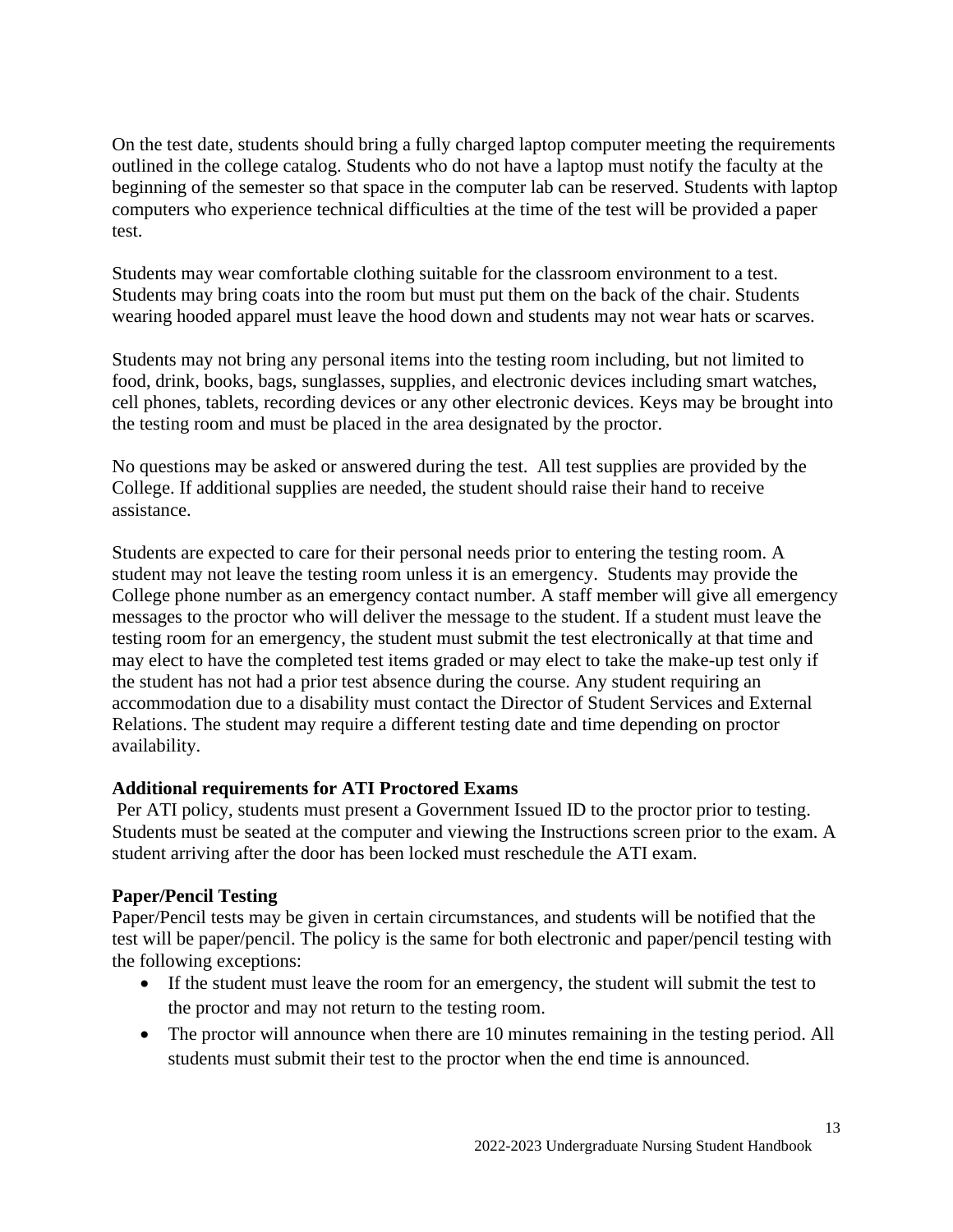#### **Posting of Exam Grades**

For electronic testing, students will be able to see test grades upon submission. Faculty will review the test analysis and make any adjustments to the score within 48 hours. For paper/pencil tests, grades will be posted to the electronic course grade book no earlier than 48 hours unless circumstances warrant an earlier posting.

#### **Academic Integrity**

Each student is responsible for the authenticity of his or her own work. Should an exam proctor observe suspected cheating during an exam, the proctor will document the observed behavior, meet with the student immediately at the end of the exam, and report the incident to the Dean of Nursing and Health Sciences. A student who has taken the exam may not communicate any information about the exam to any students who were absent. Sharing information about exam question(s) in any form is cheating. Cheating may result in disciplinary action up to and including dismissal from the College. (See "Academic Honesty and Integrity" and "Corrective Action" policies.)

#### **Missed Exams**

Students are expected to take exams at the times scheduled on the course calendar. A student may make up a maximum of **one** missed exam per course. **Students missing an exam must notify faculty by email or office phone prior to the start time of the exam.** The make-up exam will be an alternate equivalent form of the original exam. Failure to take the make-up exam on the date and time scheduled will result in a grade of zero (0) for the exam. If it is necessary for a student to make up more than one exam, see the Incomplete Grade Policy in the College Catalog.

#### **Exam Review**

Exam review is a learning opportunity. Students may review the exam immediately after completing the test. The exam review will last no longer than 30 minutes. Students may address questions on the Exam Review sheet provided. Faculty will review and consider student questions as well as relevant assigned course material and will communicate with the student and class regarding any changes to be made in scoring the exam.

If a student is unable to review the exam at the scheduled time, the student may make an appointment for an individual review during the period of 7 business days following the scheduled exam review. Weekends and holidays included on the College academic calendar are not considered as business days.

#### **Proctored Quiz Policy**

Many courses include proctored quizzes (scheduled or unscheduled) during face to face course meetings as an assessment strategy. Students absent for any reason during a quiz may not make it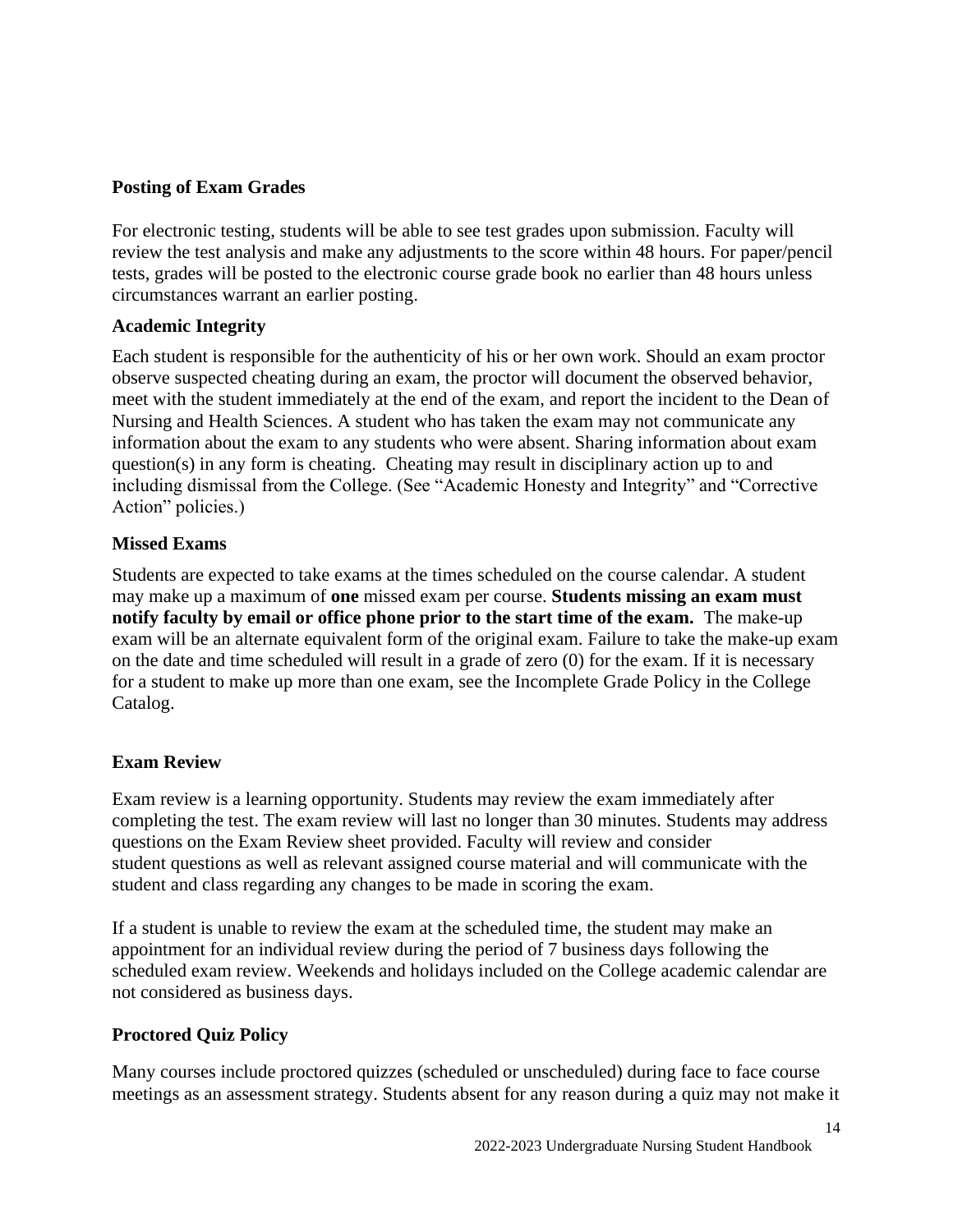up. Faculty will allow 1.5 minutes per question for quizzes. The lowest quiz score of the semester will be dropped.

#### **Written Assignments Policy**

Written instructions and grading criteria will be provided for all assignments in the nursing program. Students should seek faculty guidance for further clarification as needed. Students may request faculty to review a rough draft for guidance, up to one week before the assignment is due. General feedback and guidance will be given as faculty time permits. Each course syllabus will specify the policy for submitting work after the deadline including any grading penalty for late submissions. All assignments designated as meeting a clinical objective must be completed at a minimum of 78% level prior to the end of the course in order to meet the corresponding clinical objective(s).

#### **Math for Medication Administration Policy**

Nursing courses NUR 101A, NUR 102, NUR 102A, NUR 201, NUR 202, and NUR 203 integrate math for medication administration. A math for medication administration test appropriate to the course and delineated in each course syllabus must be passed at a level of 78% or better to successfully complete the course. The math for medication administration test will consist of 20 items and is included in the testing category. Rounding instructions will be provided for problems that require rounding.

If a student fails the first attempt, the student must undergo remediation as directed by faculty. Following remediation, the student must retake an alternate math exam and achieve a minimum of 78%. Only 3 retakes are allowed. If unsuccessful, the student will fail the course. For grading purposes, the initial score will be posted as the official test grade. In core nursing course NUR 101, math for medication administration instruction and examinations are incorporated into the course content. Students must achieve a minimum 78% average of the math content examinations in NUR 101 to meet the math for medication administration requirement in NUR 101. A student who fails to meet the math for medication administration requirement in NUR 101 must retake the course.

In addition to the math for medication administration test, there will be a minimum of two math problems for each unit examination.

#### **Late Assignment Policy**

Assignments must be submitted in a format accessible to faculty before the assignment deadline posted on the Course Calendar. Students must use only Microsoft 365 applications as provided by the College to create files for submission to a Blackboard drop box. Faculty are unable to view other file types. It is the student's responsibility to verify that each submission has uploaded correctly to the drop box in Microsoft 365 format. When the assignment deadline has passed, missing submissions or those not viewable by faculty will be considered late. The earned assignment grade will be reduced by 10% for each day or partial day an assignment is late. Assignments that are 10 or more days late will receive a zero (0) but must be submitted to meet the related clinical or course objective(s). Failure to submit assignments on time may result in failure of the course. Assignments noted on the Clinical Evaluation Tool must be completed to a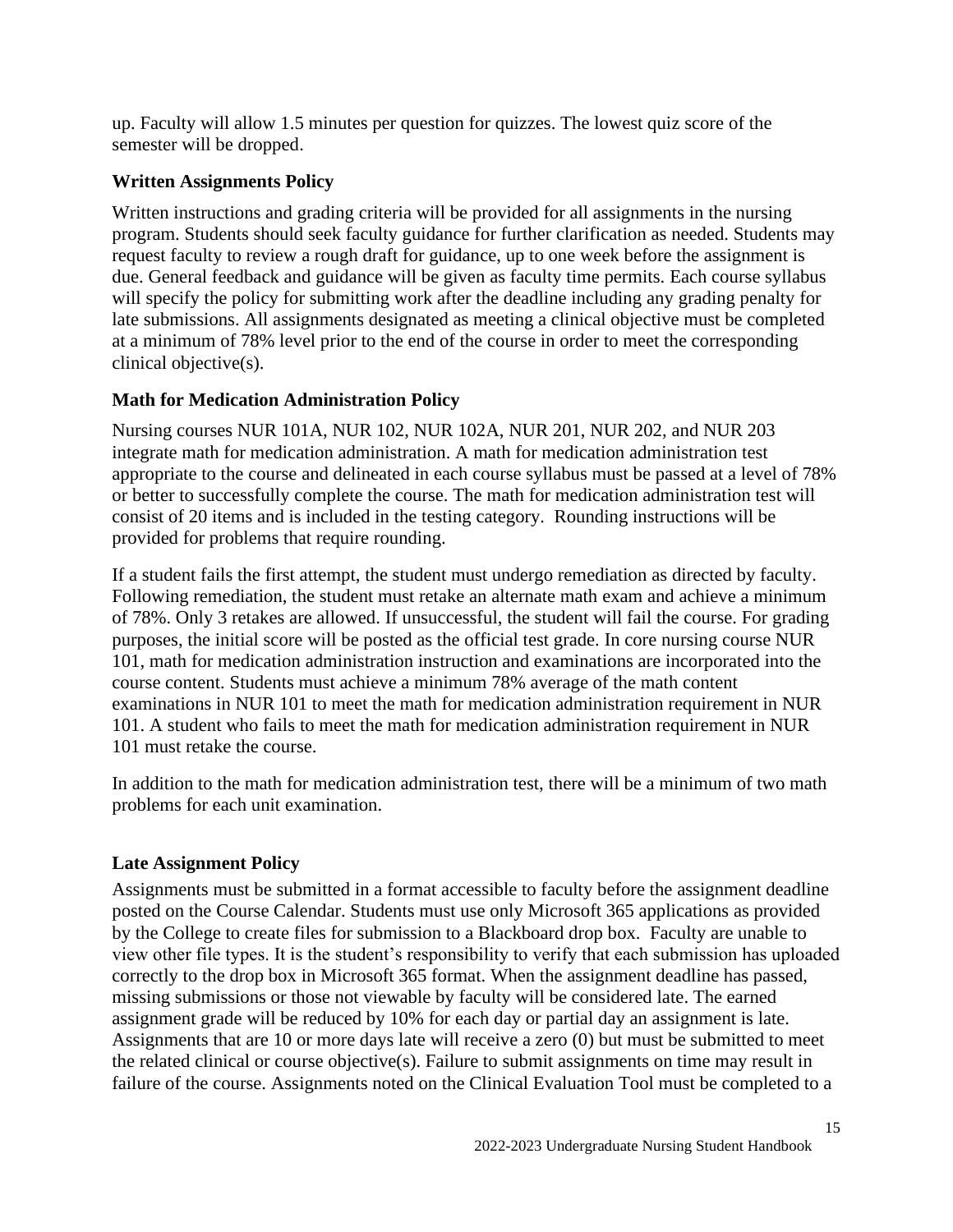passing score (78%) prior to deduction of points due to late submission, to meet the related clinical objective(s).

#### **Grade Rounding Policy**

All class grades including final examinations will be reported to two decimal places (hundredths), whereas all final course grades will be reported to one decimal place (tenths). A final course grade with decimal of 0.5 or greater will be rounded to the next highest whole number. A final course grade with decimal of 0.4 or lower will round down to the next lower whole number. Examples: Example 1: The final weighted total grade output in Blackboard is 93.479. Faculty will round to one decimal place (93.5), which will result in a final course grade of 94. Example 2: The final weighted total grade output in Blackboard is 93.432. Faculty will round to one decimal place (93.4), which will result in a final course grade of 93.

## **ATI Comprehensive Assessment and Review Program Implementation Policy**

<span id="page-15-0"></span>The Assessment Technologies Institute (ATI) Content Mastery Series is an assessment-driven approach to assist colleges of nursing in preparing students for successful matriculation through the nursing curriculum. The Content Mastery Series is aligned with the BSN curriculum to assist students in nursing content mastery. Students in the BSN-A and BSN-B curriculum must complete the ATI Content Mastery Series as assigned.

Each Content Mastery area in the Series includes an electronic textbook with multimedia supplements, tutorials, two practice assessments, and a proctored assessment. Students are assigned to complete Content Mastery review material prior to or concurrent with the course in which the proctored assessment is given.

The score achieved on each proctored Content Mastery will determine the score posted in the gradebook of the designated course. The assessment grade will be weighted at no more than 1% of the Course Grade. See Course Syllabi. Grades will be awarded as follows: Level III-100%, Level II 93%, Level 1-85%, below Level I-77%. A proctored Content Mastery assessment may only be attempted once.

In NUR 101/101 A, prior to beginning the Content Mastery Series, students will complete an Orientation to ATI. Students will complete the ATI Nurse Logic tutorials and Beginning Assessment in NUR 101/101A and will review the Nurse Logic tutorials and complete the Advanced Assessment during Virtual ATI in NUR 420A. Nurse Logic tutorials and the Assessments will be weighted at no greater than 1% of the course grade in NUR 101/101A.

ATI Content Mastery assessments are administered during the courses listed in the following table.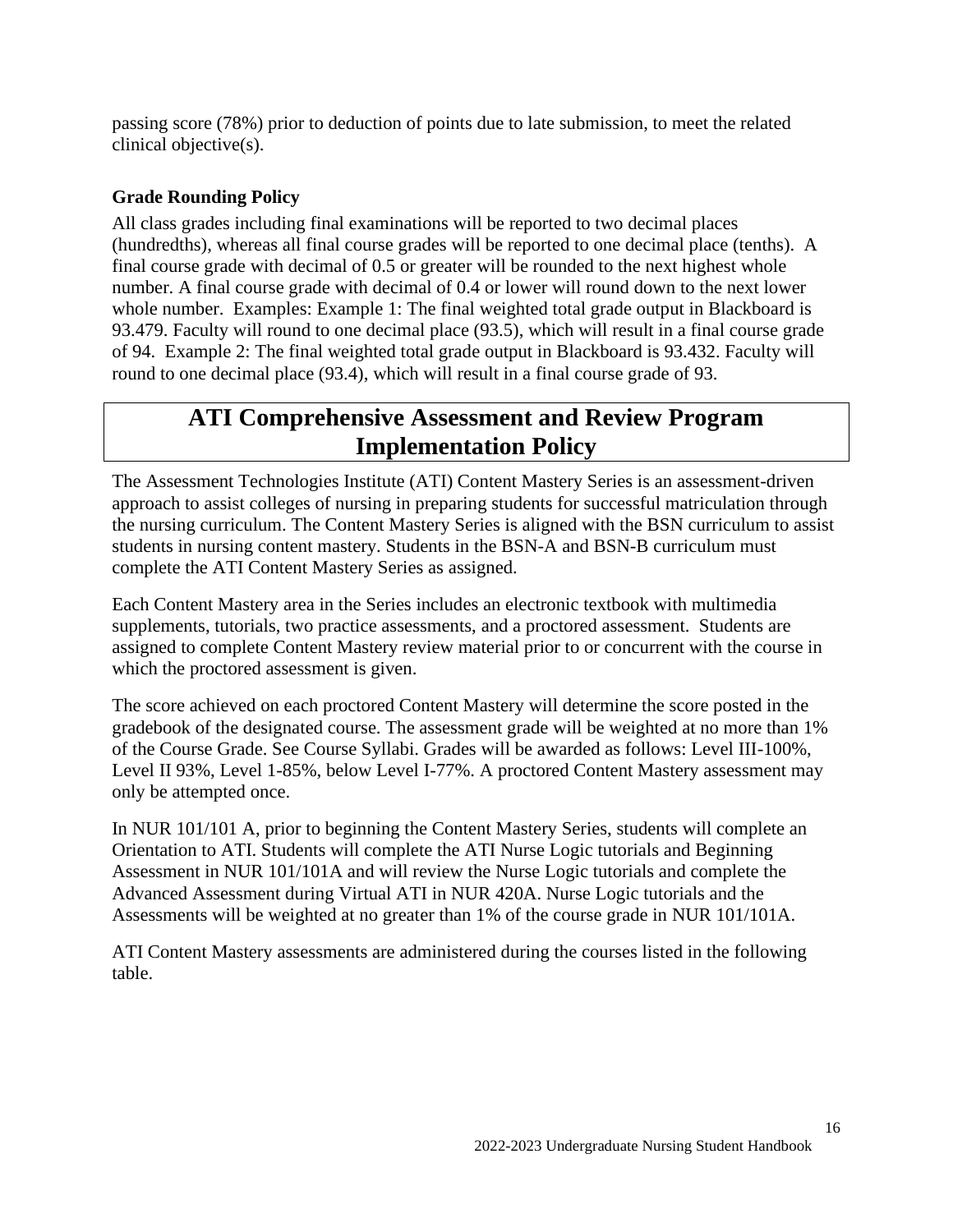| <b>Content Mastery Assessment</b>     | <b>Placement in BSN Curriculum</b>    | <b>Semester</b>                                                               |
|---------------------------------------|---------------------------------------|-------------------------------------------------------------------------------|
| <b>Fundamentals of Nursing</b>        | NUR 102 or 102A: Adult Health Nursing | Spring 1 <sup>st</sup> Yr. (NUR 102)<br>Summer 1 <sup>st</sup> Yr. (NUR 102A) |
| <b>Mental Health Nursing</b>          | NUR 201: Life Span Nursing I          | Fall $2nd$ Yr.                                                                |
| Maternal -Newborn Nursing Care        | NUR 203: Maternal-Newborn Nursing     | Spring $2nd$ Yr.                                                              |
| <b>Nutrition for Nursing</b>          | NUR 203: Maternal-Newborn Nursing     | Spring 2 <sup>nd</sup> Yr.                                                    |
| Nursing Care of Children              | NUR 202: Life Span Nursing II         | Spring 2 <sup>nd</sup> Yr.                                                    |
| <b>Adult-Medical Surgical Nursing</b> | NUR 202: Life Span Nursing II         | Spring $2nd$ Yr.                                                              |
| Pharmacology for Nursing Practice     | NUR 213A: Pharmacology II             | Spring 2nd Yr.                                                                |
| Leadership/Management                 | NUR 301A: Leadership and Management   | Summer $2nd$ Yr.                                                              |
| <b>Community Health Nursing</b>       | NUR 403: Community Health Nursing     | Fall 2 <sup>nd</sup> Yr. or Summer 2 <sup>nd</sup><br>Yr.                     |

#### **Preparation Plan Prior to Content Mastery Assessments**

Prior to each Content Mastery proctored assessment, students will complete a Preparation Plan. The Preparation Plan includes Practice Assessments A and B and a minimum of one hour of content review on the ATI site following each Practice Assessment. Students will use the *Topics to Review* feature of ATI to guide the content review process. The Preparation Plan assignment will be weighted at no greater than 1% of the final course grade. If a student submits components of the Preparation Plan after the due date, the Late Assignment policy will be enforced. The Preparation Plan must be completed prior to taking the Content Mastery proctored assessment. The Preparation Plan process is outlined in the following table. If a proctored assessment is cancelled by the nursing program, the portion of the final grade carried by the exam will be distributed equally to all other grade categories.

| <b>Complete Practice</b> | Complete at least 1 hour (60)            | <b>Complete Practice</b> | Complete at least 1 hour                                  |
|--------------------------|------------------------------------------|--------------------------|-----------------------------------------------------------|
| Assessment A             | minutes) of content review on the        | Assessment B             | (60 minutes) of content                                   |
|                          | ATI site using the <i>Topics to</i>      |                          | review on the ATI site                                    |
|                          | Review feature of ATI. Begin             |                          | using the <i>Topics</i> to                                |
|                          | with those topics with the <b>lowest</b> |                          | Review feature of ATI.                                    |
|                          | scores.                                  |                          | Begin with those topics<br>with the <b>lowest</b> scores. |
|                          | (The student is encouraged to            |                          |                                                           |
|                          | observe a 72 hour wait time              |                          | Submit an ATI report                                      |
|                          | between Practice Assessment A            |                          | showing completion of                                     |
|                          | and B, for maximum learning              |                          | the practice exam and                                     |
|                          | benefit.)                                |                          | required minimum time                                     |
|                          |                                          |                          | in content review on the                                  |
|                          |                                          |                          | ATI site, prior to the                                    |
|                          |                                          |                          | deadline on the course                                    |
|                          |                                          |                          | calendar.                                                 |
|                          |                                          |                          |                                                           |

#### **Remediation Plan following Proctored Assessments**

A Remediation Plan is completed following each Proctored Assessment. The purpose of a Remediation Plan is individualized review of content areas based on the student's Proctored Assessment performance. The Remediation Plan assignment will be weighted at no greater than 4% of the final course grade. If a student submits components of the remediation plan after the due date, the Late Assignment policy will be enforced. The Remediation Plan must be completed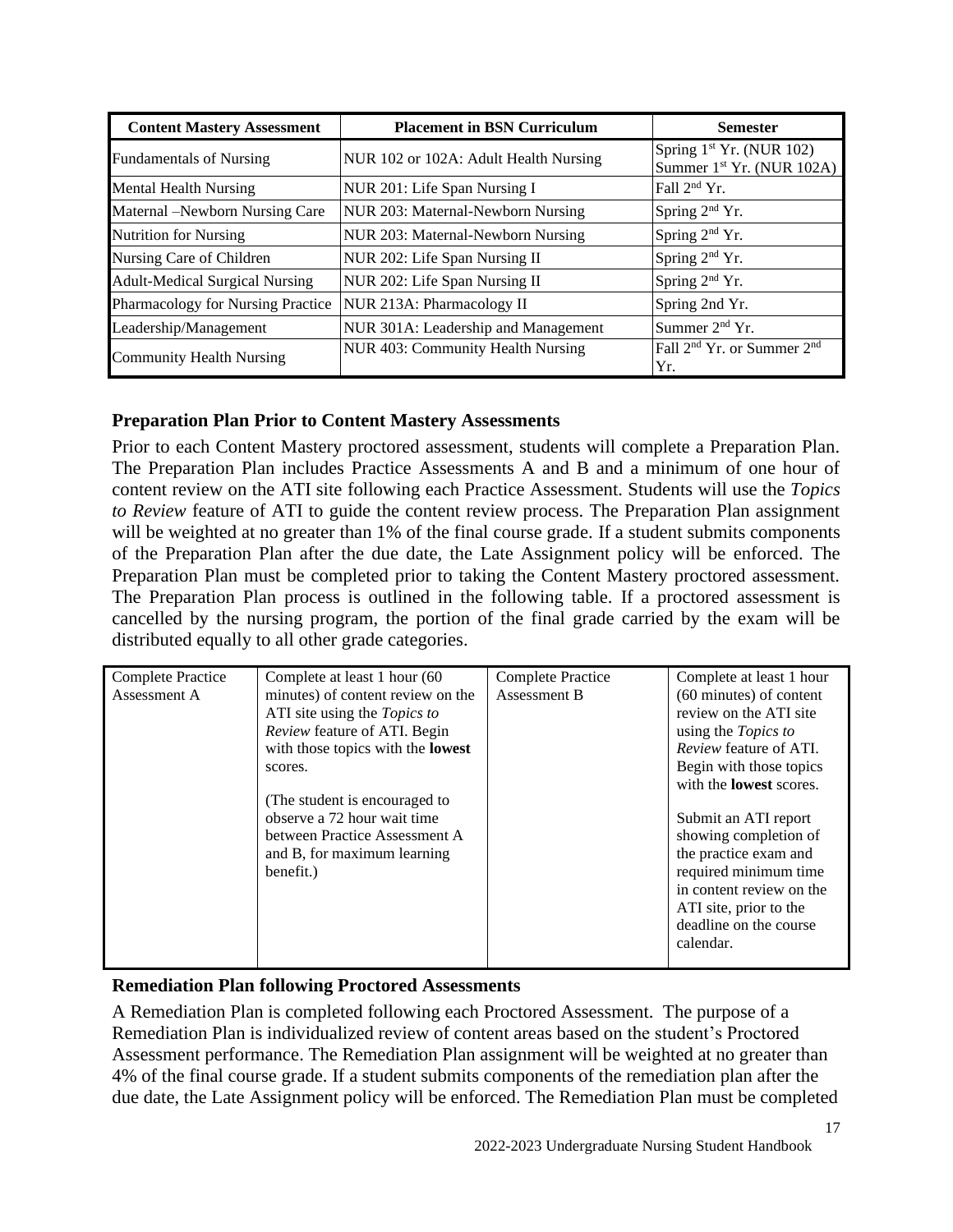prior to the end of the course. The Remediation Plan process is outlined in the following table. If a proctored assessment is cancelled by the nursing program, the percentage allotted to the Remediation Plan will be distributed equally to all other grade categories.

| Complete the | For topics listed in the <i>Topics to Review</i> feature of ATI, the | Submit a copy of each of                                                     |
|--------------|----------------------------------------------------------------------|------------------------------------------------------------------------------|
| Proctored    | student will complete a required minimum number of                   | the required Active                                                          |
| Assessment   | handwritten Active Learning Templates and will spend a               | Learning Template(s)                                                         |
|              | required minimum remediation time in content review on the           | Transcript and an ATI                                                        |
|              | ATI site based on the Proctored Assessment score. Begin with         | report showing                                                               |
|              | those topics with the lowest scores until the required minimum       | completion of the                                                            |
|              | number is met.                                                       | required minimum time                                                        |
|              | Level III-1 hour minimum/3 Active Learning Templates                 | in focused review on the<br>ATI site, prior to the<br>deadline on the course |
|              | Level II-2 hours minimum/6 Active Learning Templates                 | calendar.                                                                    |
|              | Level 1-3 hours minimum/9 Active Learning Templates                  |                                                                              |
|              | <b>Below Level 1-4 hours minimum/12 Active Learning</b><br>Templates |                                                                              |

#### **ATI Capstone and Virtual ATI**

Students in the BSN-A and B tracks will be enrolled in ATI Capstone Content Review and Virtual ATI review during their last semester as a course requirement of NUR 420 Senior Seminar. During the review, all students will be enrolled in the ATI Capstone Content Review + Virtual-ATI Product and required to complete all components of the review. The ATI Capstone Content Review will include two proctored ATI Capstone Comprehensive Assessments and 7 weeks of content review. The ATI Capstone Comprehensive Assessment Form A will be administered before the content review, and the ATI Capstone Comprehensive Assessment Form B will be administered after the review. The ATI Comprehensive Predictor® will be administered at the completion of the ATI Capstone Content Review. Virtual-ATI pre-graduation review work will include the NCLEX® Strategies module, Fundamentals module, Pharmacology module, and the Medical Surgical module to the 50% stage of the review.

#### **ATI Comprehensive Predictor Exam and Graduation**

Students in the BSN-A and BSN-B curriculum must pass a standardized nursing assessment test, the ATI Comprehensive Predictor, as a graduation requirement. The ATI Comprehensive Predictor assessment is administered during the final semester of the BSN A and BSN B curriculum as a course requirement of NUR 420A Senior Seminar. To meet the Standardized Nursing Assessment graduation requirement, the student must achieve a Predicted Probability of Passing NCLEX® score of 95% or greater (see College Catalog). The score is designated by ATI based on national norms.

A student who does not achieve a 95% or greater Predicted Probability of Passing NCLEX® score on the initial attempt will have a second opportunity to attempt the ATI Comprehensive Predictor exam. In order to be eligible for a second attempt, **completion** of the 50% level of the Virtual ATI NCLEX –RN ® review program is required. The score achieved on the first attempt of the ATI Comprehensive Predictor Exam will be recorded as a course grade within NUR 420A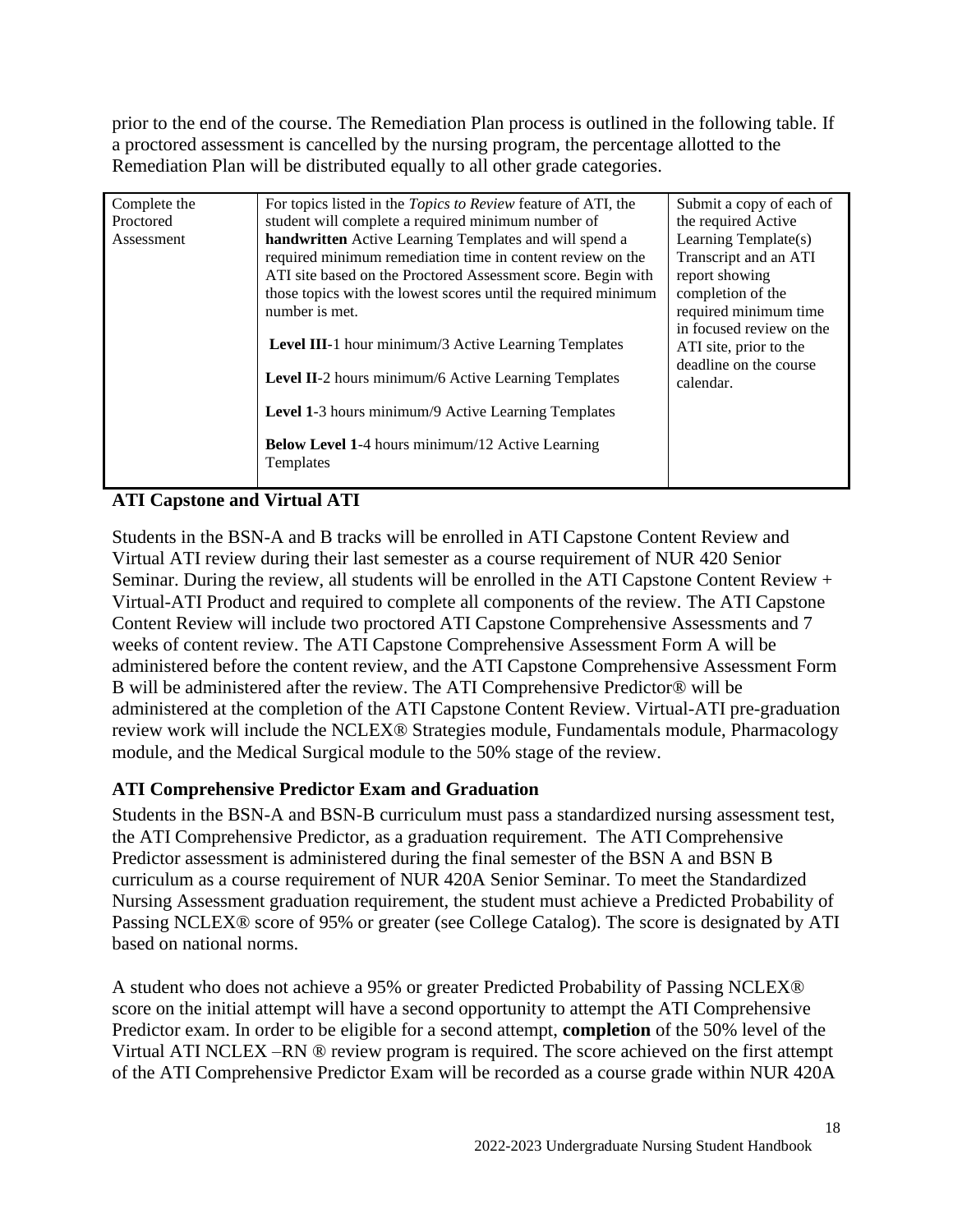Senior Seminar, based on national norms determined by ATI, and will be weighted at no greater than 10% of the final course grade.

If a student does not earn a Predicted Probability of Passing NCLEX® score of 95% or higher on the second attempt of the ATI Comprehensive Predictor exam, graduation will be delayed. The student must complete the entire Virtual ATI NCLEX Review program and be released by the Virtual ATI Coach. When the College receives notification of this release, the standardized nursing assessment graduation requirement will be met.

Ongoing enrollment in Virtual ATI and the enrollment fees are the student's responsibility until released by the Virtual ATI Coach. Students will receive one semester of continuous review at no charge to their Trinity College student account. For each subsequent semester the student's account will be charged 1 credit of the general service fee, \$60.

## **Nursing Clinical Skills Policy**

**Students must follow the guidelines for use of the Learning Laboratory found in the College Catalog under "Computer, Health Assessment, and Learning Laboratories ".**

**Purpose:** The purpose of the Nursing Programs Clinical Skills Policy is to describe an efficient and fair process for clinical skills teaching and assessment of clinical skill performance in the nursing lab. This policy is applicable to nursing courses with a clinical skills requirement.

1. For consistency in instruction, faculty will follow the faculty guidelines developed by the course/clinical coordinator for teaching the skill. Faculty Guidelines will describe the faculty role in verifying any preparation requirements to be completed by the student prior to the lab and information to be reviewed with students during the lab.

2. Some skills are designated as basic essential clinical skills. Basic essential clinical skills are required of all students entering the clinical setting. For courses in which basic essential clinical skills are taught (NUR 101, NUR 101A, NUR 511), each student must successfully complete a return demonstration on **all** skills designated as basic essential clinical skills prior to the first scheduled clinical experience and may not attend the clinical setting until the student has successfully completed the return demonstration for **all** basic essential clinical skills.

3. **Basic essential clinical skills** are taught in NUR 101, NUR 101A and NUR 511 include all the following:

- · Positioning and transfer
- Basic care and hygiene
- Vital Signs
- · Inpatient Nursing Assessment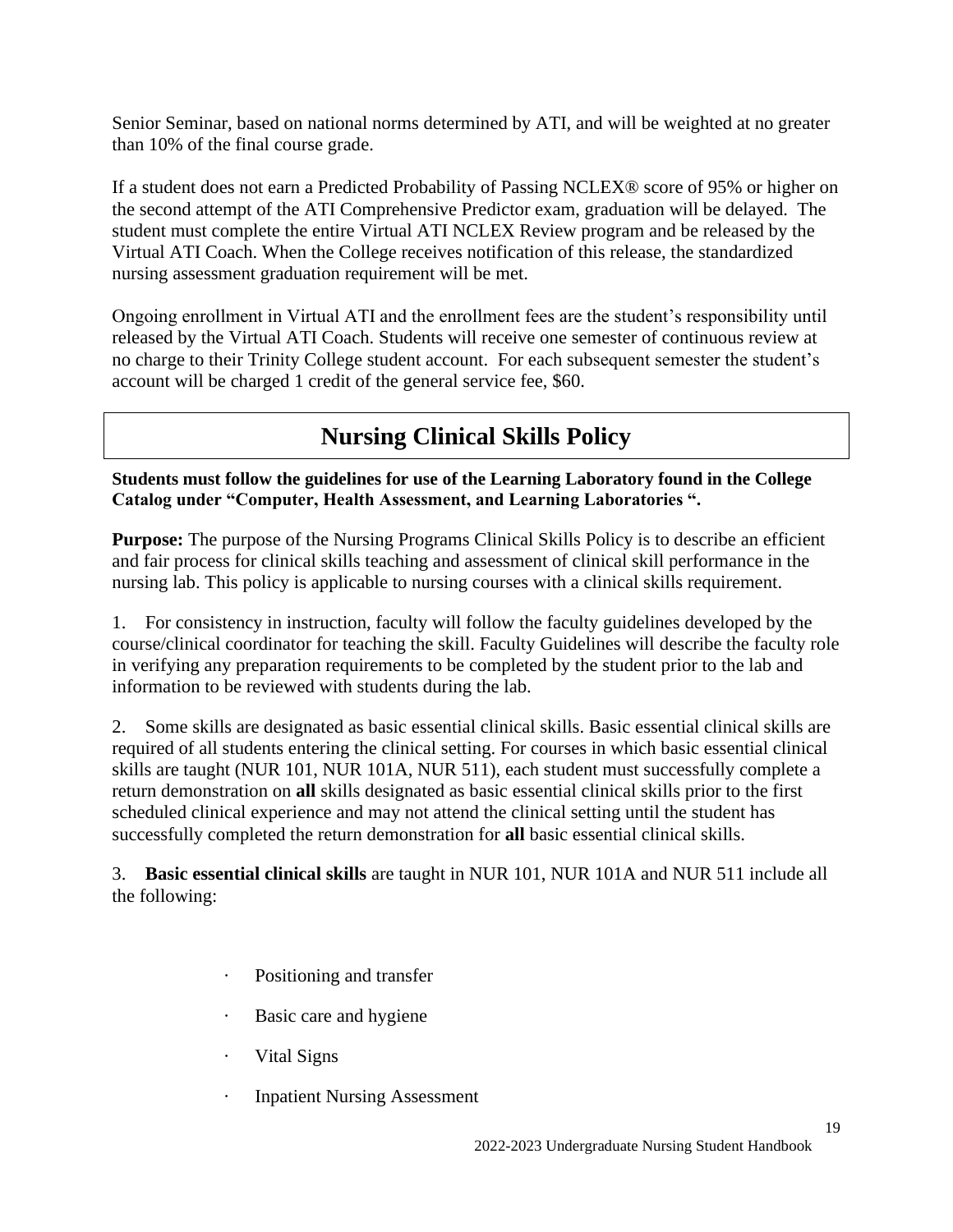**Additional skills** to be taught in the nursing program include:

- **Medication Administration**
- · Intravenous therapy
- · GI skills (NG tube, enema, ostomy care)
- · Urinary catheterization
- · Care of client with a central line
- · Care of client with a tracheostomy
- · Complete Health Assessment of an Adult Client

4. The course syllabus will describe the lab component of the course including a list of clinical skills that must be successfully demonstrated by the student in order to attend clinical and pass the course.

5. For each clinical skill, a skills checklist will be provided to students. The skills checklist will be based on the nursing skills reference adopted by the nursing program. The skills checklist will identify critical elements of the skill that must be performed, which if omitted or performed incorrectly, will result in failure of the skills return demonstration by the student.

6. Students and faculty will use the skills checklists consistently when teaching/reviewing/practicing the clinical skill.

7. The skills checklist will be used during the return demonstration and must include the student's name, the date of the return demonstration, steps of the clinical skill with critical elements designated, and an area to indicate whether the step was or was not successfully performed. The skills checklist will indicate whether a repeat return demonstration must be completed.

8. Nursing students must demonstrate basic competency of all assigned clinical skills in the skills lab prior to performing the skill on a client. Basic competency is determined if a student has successfully performed all the critical elements of the clinical skill.

9. Students are required to complete pre-lab preparatory work as designated in the course syllabus for each lab session. Faculty will verify proof of completion prior to the skills lab. A student who has not completed the pre-lab preparation work may not participate in the lab practice until all preparation is completed. The student will be directed to a study room/computer lab to complete the pre-lab preparatory work. The student must make up the missed lab time if unable to complete sufficient lab practice to prepare for the return demonstration during the designated lab practice session. This determination is made by the faculty member.

10. During lab practice sessions nursing faculty will observe each student and provide formative feedback to assist each student to improve skill performance.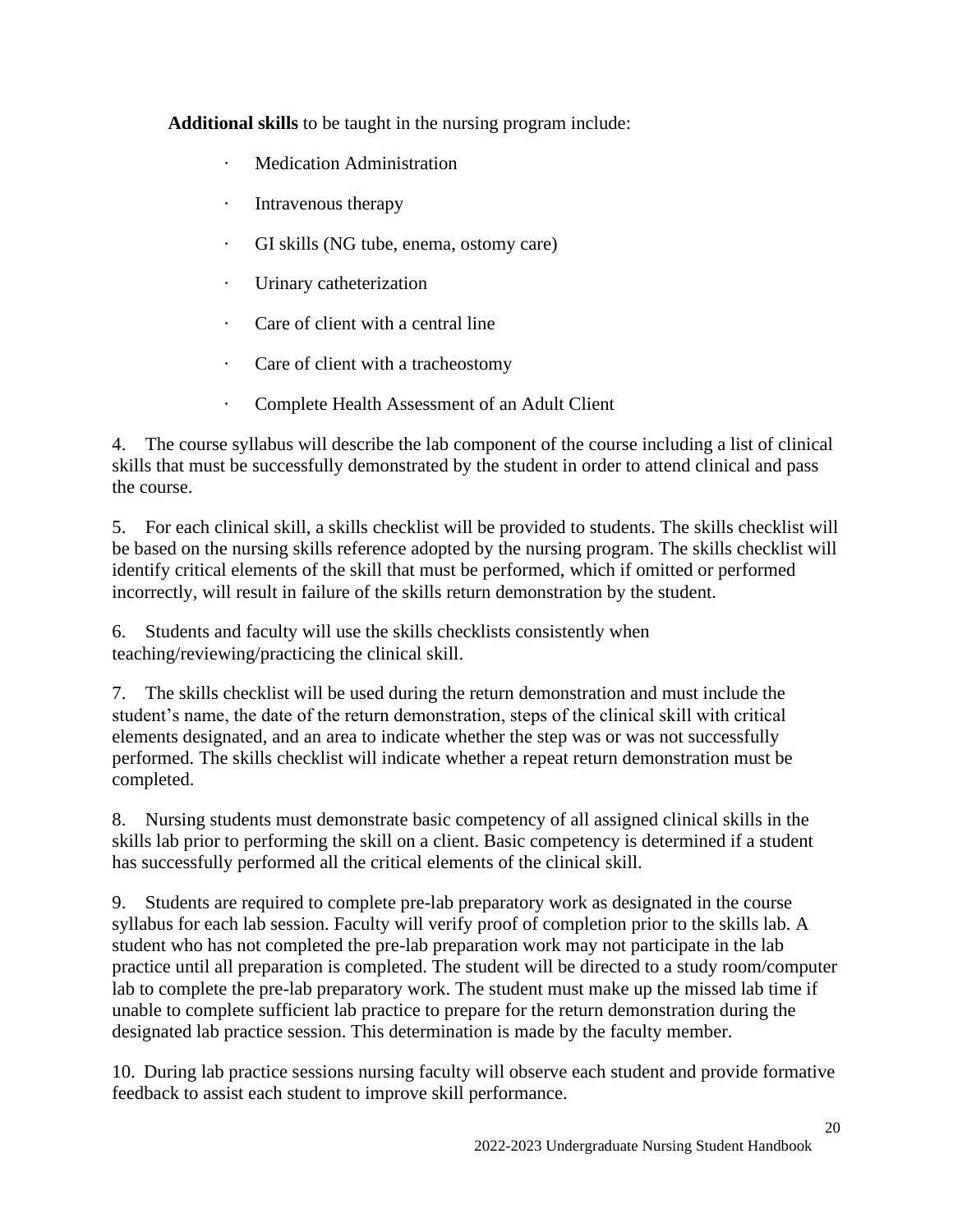11. Students are required to attend all scheduled lab sessions for the entire time period published on the course calendar.

12. Return demonstrations will take place in the lab and ample time will be allowed as designated on the Skills Checklist provided to students.

13. Faculty will observe the student during skill performance throughout the return demonstration, without providing any coaching or feedback. Faculty will provide the student with any clinical information needed for clinical decision making required during the return demonstration.

14. Faculty will indicate the student's performance on the Skills Checklist for each step of the clinical skill. All elements of the skill designated as critical elements must be performed correctly in order to pass the return demonstration. If the student is unable to complete the critical elements of the skill during the allotted time, the attempt will be marked as unsuccessful.

15. A written record will be maintained by the course clinical coordinator of all skills demonstrated by the student during the course. The faculty conducting the return demonstration and the nursing student must both sign and date the skills record.

16. If a student is unsuccessful in a return demonstration for a nursing skill, the student will be assigned to review the preparatory work, complete additional skill practice in the lab, and schedule a second attempt for the return demonstration with the clinical faculty a minimum of 48 hours following the first attempt.

17. If unsuccessful on the second attempt, the student will again be assigned to review the preparatory work, complete additional skill practice in the lab, and schedule a third return demonstration attempt with the clinical faculty a minimum of 48 hours after the second attempt.

18. Failure of the third attempt of a return demonstration for any skill constitutes a clinical failure for the course.

### **Student Assistance Program**

<span id="page-20-0"></span>All students are eligible to participate in the Student Assistance Program (SAP)\* as offered through [Precedence, Inc. and UnityPoint Health -](https://www.unitypoint.org/quadcities/services-utilization-management.aspx) Trinity. Counselors are available to assist students with personal or other issues that arise while a student is at the college. Students may seek SAP assistance independently or can be referred by their Advisor/Program Coordinator or Dean. Brochures are available in the Student Services Department or from an Academic Advisor. SAP services are available 365 days per year, 24 hours per day by calling: (800) 383-7900 or (309) 779-2273.

Services are located at:

Precedence Inc. EAP Employee Assistance Program 4622 Progress Drive, Ste. A